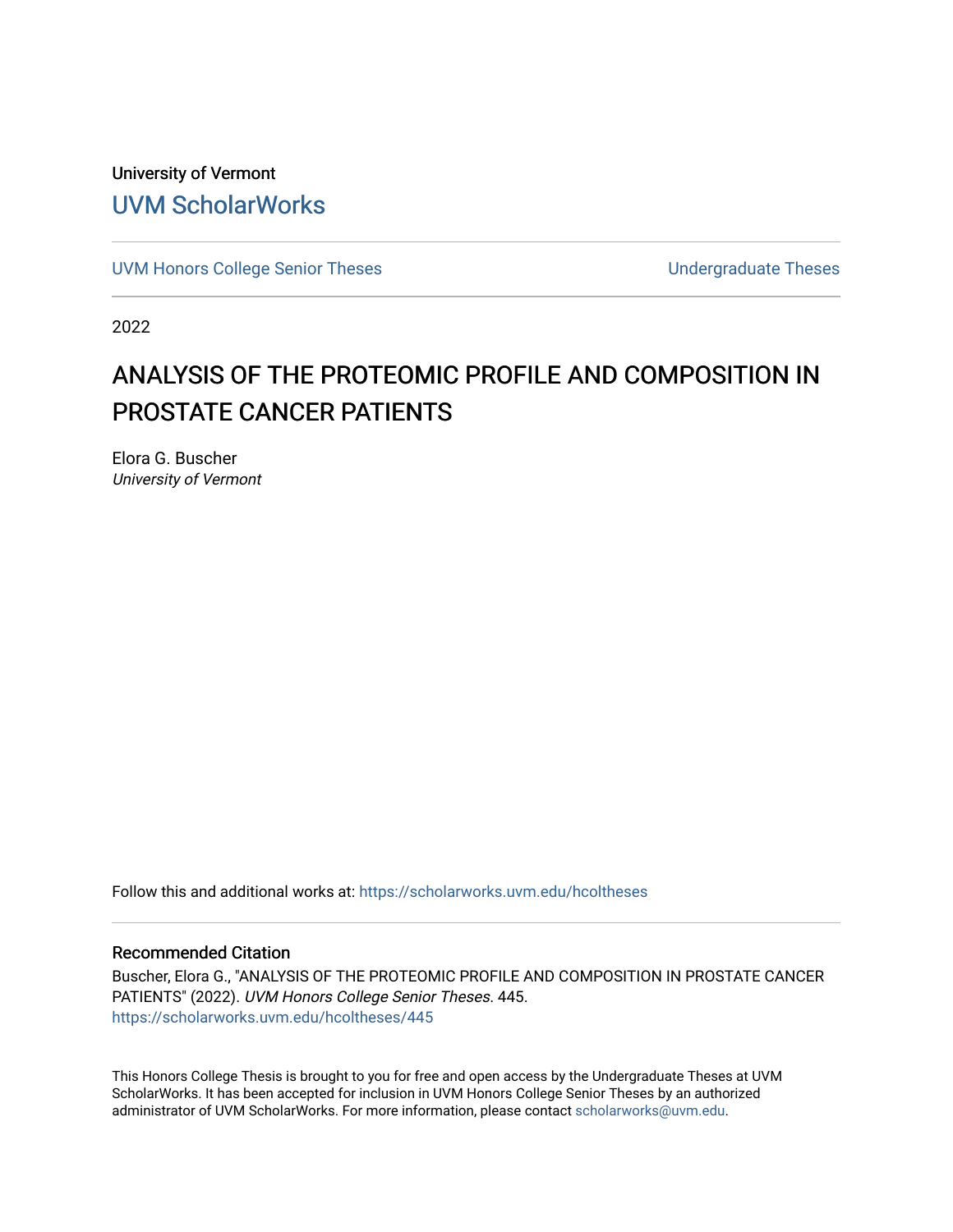## ANALYSIS OF THE PROTEOMIC PROFILE AND COMPOSITION IN PROSTATE CANCER PATIENTS

A Thesis Presented by Elora G. Buscher to the Faculty of the College of Arts and Sciences of the University of Vermont

In Partial Fulfillment of the Requirements of the University of Vermont Honors College and Bachelor of Science in Biochemistry

May 2021

Defense Date: May 10, 2021

Thesis Examination Committee: Christopher C. Landry, Ph.D., Advisor Bryan A. Ballif, Ph.D., Chairperson Jay R. Silveira, Ph.D.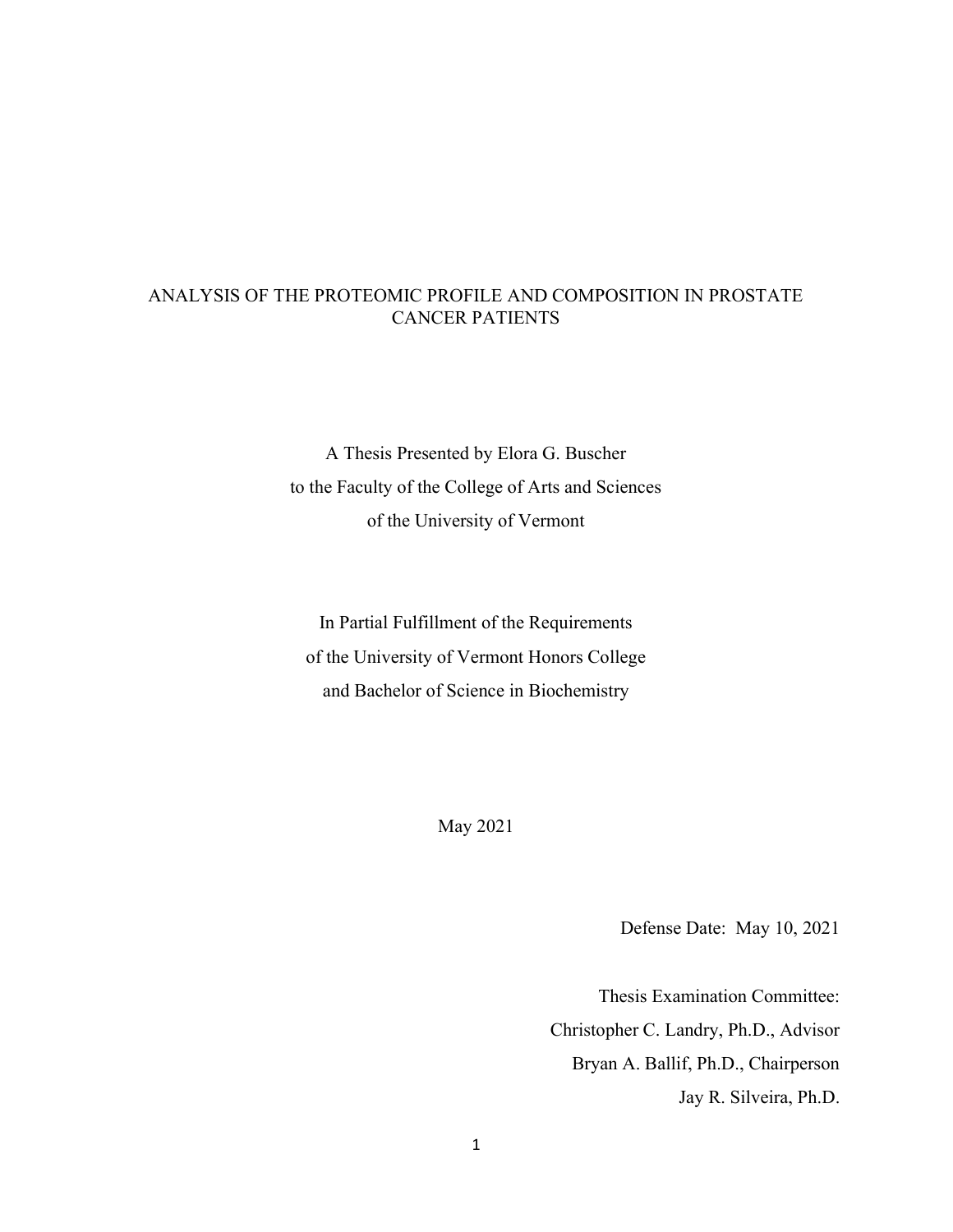#### **ABBREVIATIONS**

- APOA4 apolipoprotein a-IV
- AR (human) androgen receptor
- BPH benign prostatic hyperplasia
- CRC colorectal cancer
- FLNA filamin A
- FXI coagulation factor XI
- FXII coagulation factor XII
- HAI-1 hepatocyte growth factor activator inhibitor type 1
- HEG1 protein HEG homolog 1
- HDAC1 histone deacetylase 1
- HRG histidine rich glycoprotein
- LC-MS/MS liquid chromatography-mass spectrometry
- MMP-2 matrix metalloproteinase 2
- MMP-9 matrix metalloproteinase 9
- MSNs mesoporous silica nanoparticles
- NCI National Cancer Institute
- NF-kB nucclear factor-kappa B
- NSpC normalized spectral counts
- PAI-1 plasminogen activator inhibitor-1
- PCA prostate cancer
- PSA prostate-specific antigen
- siRNA small interfering RNA
- TGA thermogravimetric analysis
- uPA urokinase -type plasminogen activator
- uPAR uPA-receptor
- VEGF vascular endothelial growth factor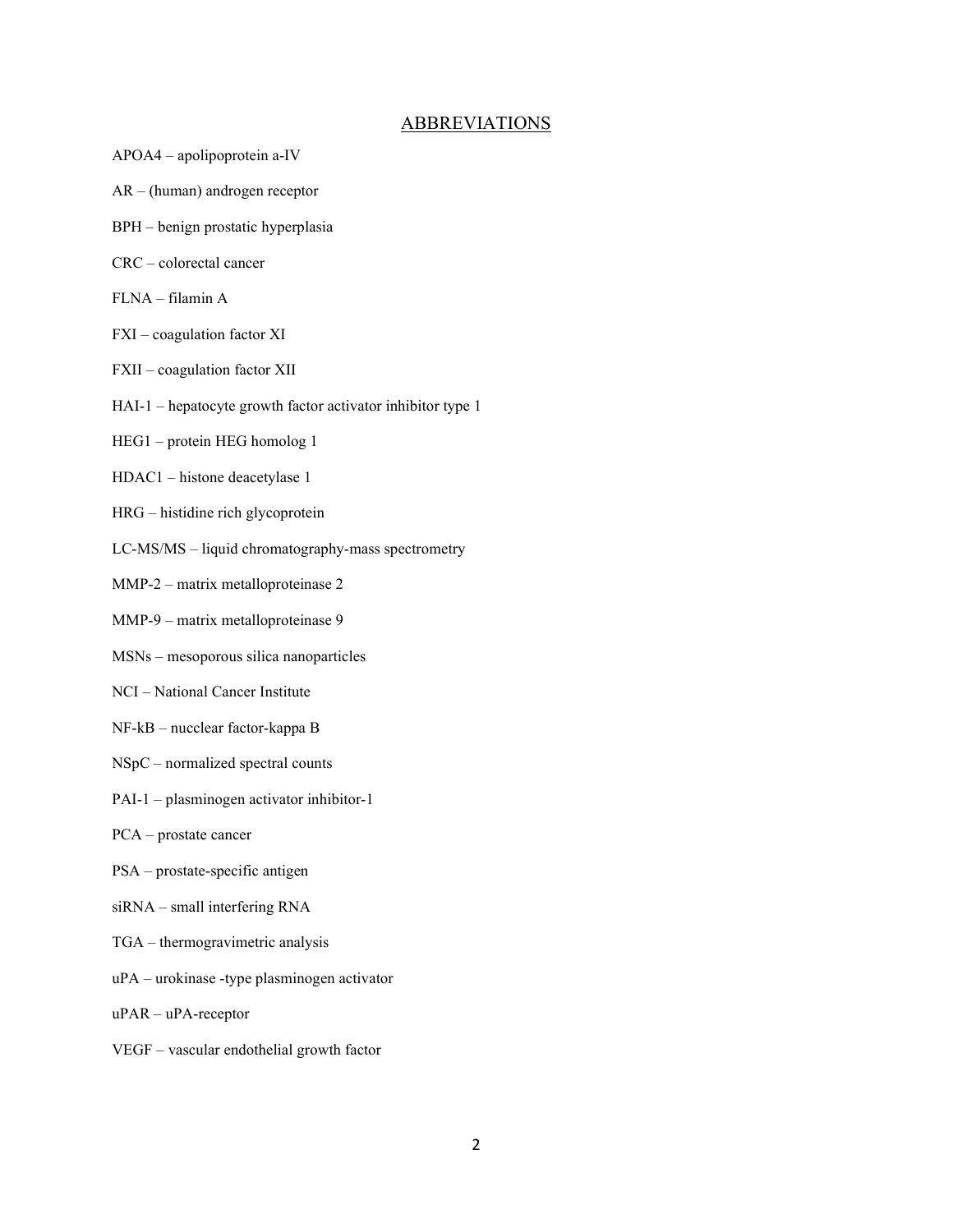#### ABSTRACT

Prostate cancer is a significant public health concern among American men. The current screening method for prostate cancer relies on elevated levels of prostate-specific antigen (PSA), which can be unreliable. Alternatively, a protein "fingerprint" identifies a characteristic set of proteins indicative of disease. Previous research in this laboratory group has identified a baseline protein fingerprint for prostate cancer. Here, an analysis is performed to identify how the protein fingerprint changes in composition throughout disease progression through inspection of the proteomic composition of human serum and review of the current scientific literature to investigate why these proteins might be dysregulated with respect to the metabolic activity of malignant cells. It was found that different disease states (metastasis, positive biopsy, negative biopsy, and healthy control) had distinctly different sets of upregulated and downregulated proteins. These dysregulated proteins had varying levels of relevance to physiological mechanisms involved in the progression of prostate cancer, with some proteins having a clearly defined role in cancer development while other proteins had unclear roles and appeared to have primarily diagnostic value at this time, elucidating areas for potential further research. Together these results provide a better understanding of the metabolic progression and consequences of prostate cancer, potentially contributing to earlier, more accurate diagnosis in the future.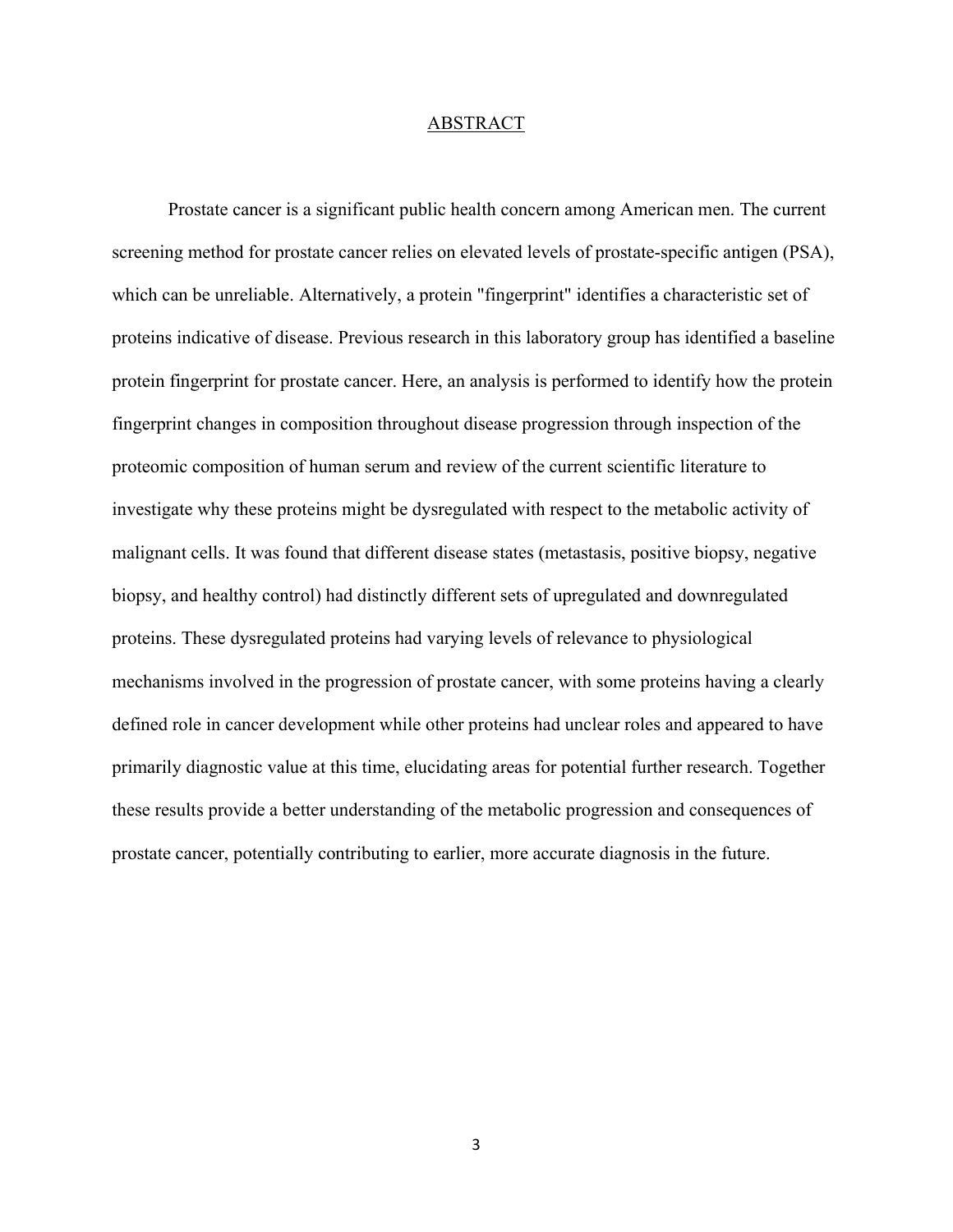#### ACKNOWLEDGEMENTS

First and foremost, I would like to thank Professor Christopher Landry, my thesis advisor and principal investigator during my undergraduate research, for the instruction and guidance provided to me over the past three years. Under his supervision, I have learned how to become an independent researcher, how to think critically in the context of scientific research, and how to adapt when things do not go according to plan. I would like to thank Michelle DiPinto for her mentorship and extensive efforts in introducing me to the equipment, methods, and theories behind the projects being researched in the Landry Group. I would like to thank all members of the Landry Group, including Robert Tracey and Bradley Cech, for sharing their research projects with me and continuing to inspire me. I would also like to thank my Professors, Bryan Ballif and Jay Silveira, for the excellent instruction they provided during my undergraduate courses, for the contagious enthusiasm they displayed for the subject of biochemistry, and for taking the time to serve as my mentors and members on this thesis committee.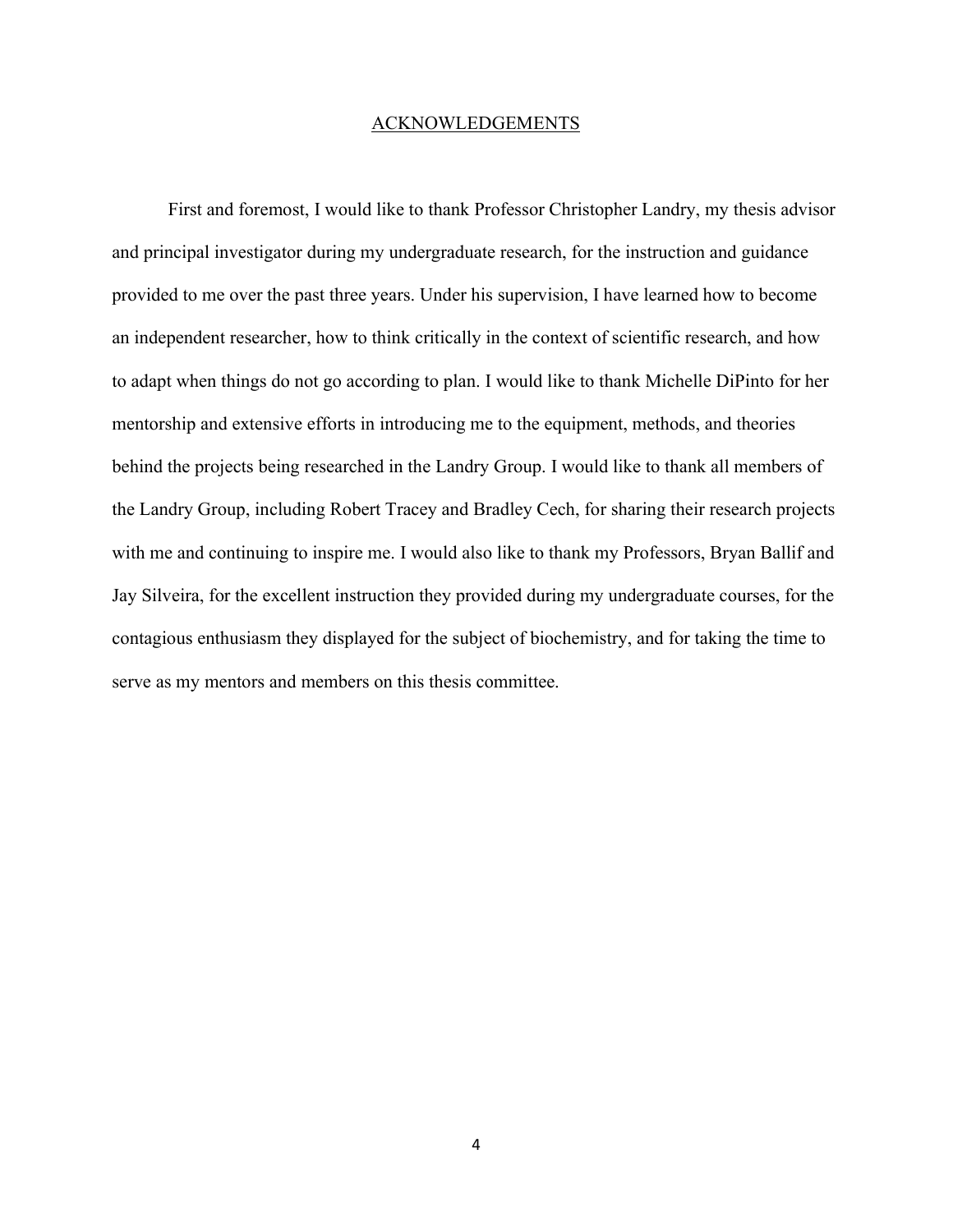#### I. INTRODUCTION & BACKGROUND LITERATURE

Cancer is a well-known and widespread public health issue, with prostate cancer at the top of the list of concern for American men. The American Cancer Society cancer statistics for 2019 state that prostate, lung and bronchus, and colorectal cancers accounted for 42% of all cases in men, with prostate cancer alone accounting for nearly 1 in 5 new diagnoses.<sup>1</sup> The statistics for prostate cancer can be tricky, however, as incident rates have reflected some unusual trends in the past, with rates spiking dramatically in the late 1980s and early 1990s and more recent trends from 2011-2015 reflecting accelerated declines of approximately 7% per year for prostate cancer (which is significant when compared to 3% per year for cancers of the lung and colorectum).<sup>1</sup> These unusual trends have been attributed to the fact that diagnosis relies on elevated levels of prostate-specific antigen (PSA), a protein produced by the prostate gland, as the primary criterion. PSA, an androgen-regulated serine protease, is produced by prostate epithelial cells and functions to cleave semenogelins in the seminal coagulum as part of semen production.<sup>2</sup> However, inflammation, aging, and other problems unrelated to cancer can also elevate PSA levels, making it an unreliable biomarker. This caused a surge in the detection of asymptomatic disease as a result of widespread PSA testing among previously unscreened men in the 1980s followed by a sharp drop in prostate cancer incidence, not as a result of significant change in disease prevalence, but rather decreased PSA testing from 2008 to 2013 in the wake of US Preventive Services Task Force recommendations against the routine use of the test because of growing concerns about overdiagnosis and overtreatment.<sup>3</sup>

Multiple studies have determined PSA to be an unreliable biomarker for prostate cancer as it lacks specificity for the prostate cancer disease state, limiting its use in diagnosis and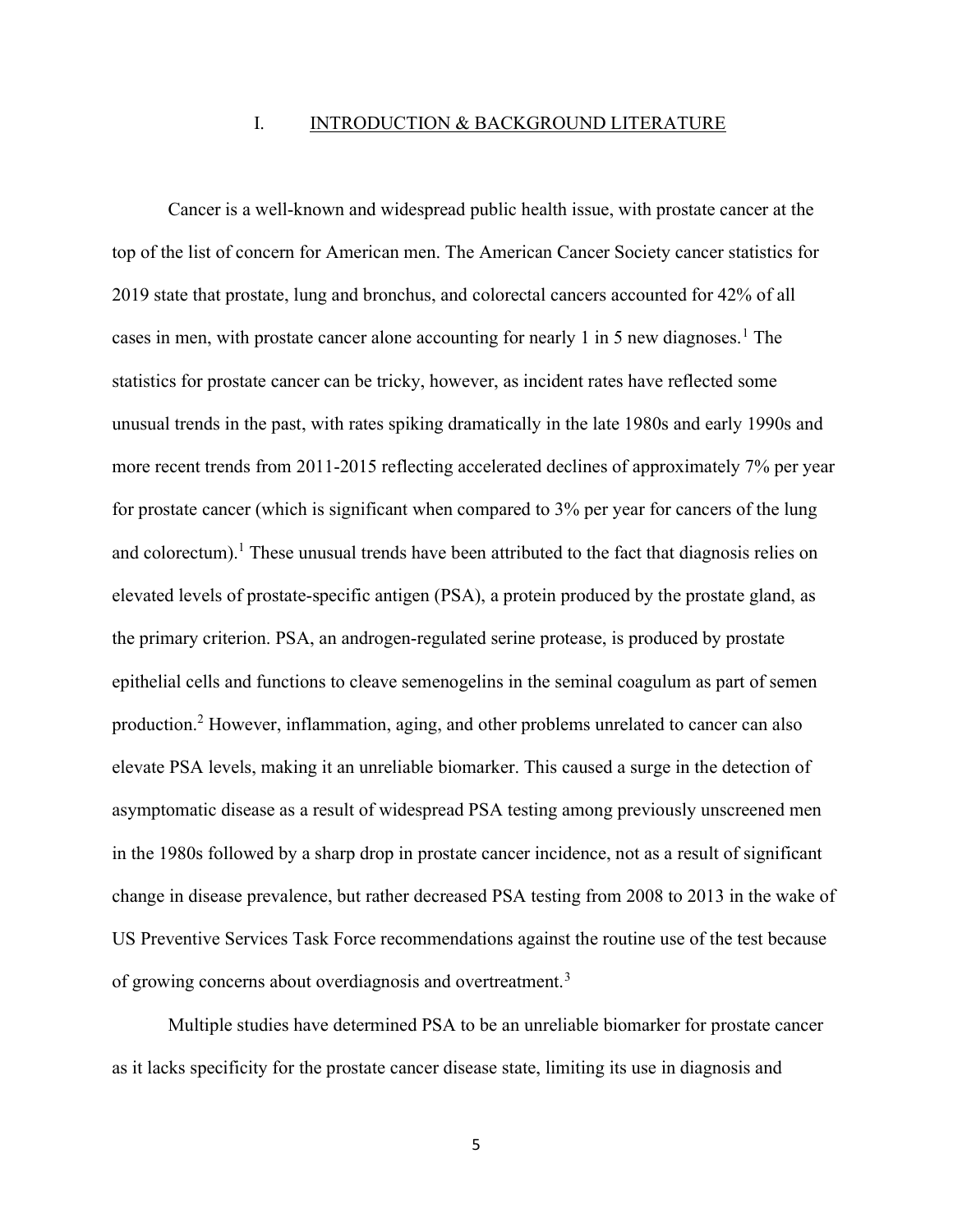potential for early detection of disease, a critical factor in the treatment of cancers and improving prognosis.<sup>4, 5</sup> The current standard for PSA in the detection of prostate cancer is unreliable given that ∼20 % of men with PSA levels <4 ng/ml have prostate cancer and that many men with higher levels do not have prostate cancer where 4 ng/ml is defined as the upper limit of normal.<sup>6</sup> Despite this data, PSA is still the most used biomarker and the prevalence of prostate cancer in combination with the inaccuracy of diagnosis via PSA has prompted the search for novel, accurate and more reliable biomarkers for the disease.

The National Cancer Institute (NCI) defines 'biomarker' as a biological molecule found in blood, other body fluids, or tissues that can be objectively measured and evaluated as a sign of a normal/abnormal biological process and a pathogenic condition or disease.<sup>6</sup> Studies have identified many potential biomarkers of prostate cancer through various techniques, including via protein biochip surface enhanced laser desorption/ionization mass spectrometry coupled with an artificial intelligence learning algorithm to differentiate prostate cancer from noncancer cohorts,<sup>4</sup> iTRAQ 3D liquid chromatography with mass spectrometric detection  $(LC-MS)$ ,<sup>7</sup> metabolomics analysis using magnetic resonance spectroscopy, mass spectrometry and gas chromatography,<sup>8</sup> and protein adsorption onto mesoporous silica nanoparticles coupled with LC-MS to create a proteomic profile,  $9$  among other methods. In other words, a wide range of potential biomarkers for prostate cancer have been discovered with promising potential to replace the unreliable PSA test, including amino acids, lipids and metabolites involved in energy metabolism,<sup>8</sup> hundreds of proteins, and some non-FDA approved biomarkers including gene markers, RNA, miRNAs, and mitochondrial DNA.6 Additional research is needed to determine which biomarkers are the most significant, effective, and accurate in diagnosis. Here, a "protein fingerprint" of the proteomic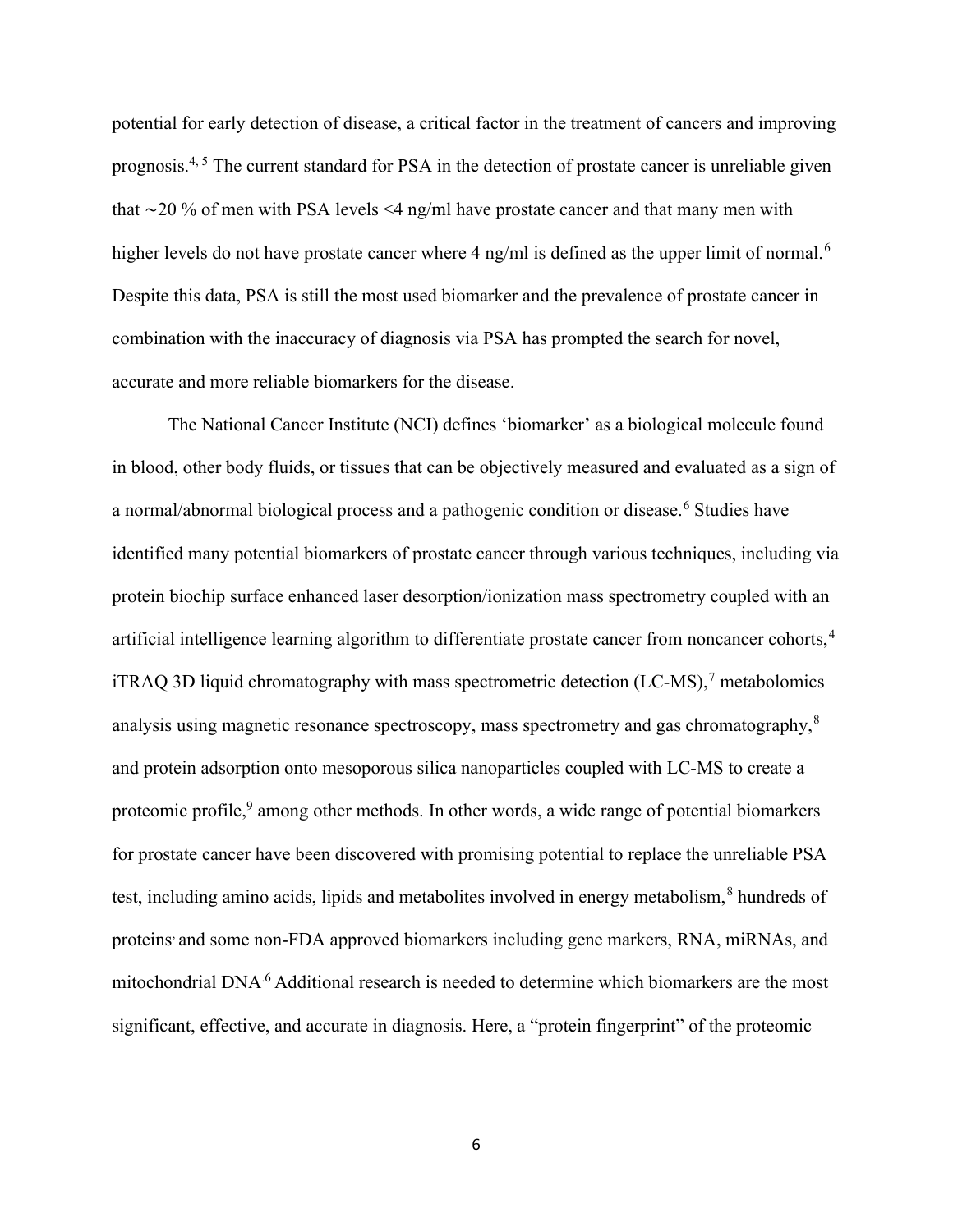composition in prostate cancer is proposed as a minimally invasive, inexpensive, and clinically accurate way to identify prostate cancer.

This work is relevant to public health because prostate cancer is highly prevalent, can detrimentally affect quality of life, and can be fatal, yet despite these significant negative aspects it is commonly misdiagnosed or diagnosed later than necessary due to the inaccuracy of the current screening methods. Diagnosis commonly results in false positive or negative results, causing both psychological stress and biological impacts to patient health in the case that no disease is present or by delaying diagnosis to a point that could worsen prognosis, prompting the need for a new, more reliable diagnostic method. This research is relevant because an understanding of the metabolic progression of prostate cancer could potentially aid in the development of a more accurate diagnostic method in the future.

#### II. PREVIOUS RESEARCH & STUDY AT HAND

In this topic area, research has been conducted to investigate the reliability of PSA as a biomarker and to identify other possible biomarkers for prostate cancer.<sup>4-8</sup> Although there is a solid body of research and review on the identification of alternative reliable biomarkers for prostate cancer, there has not been a significant amount of research on the metabolic effects of prostate cancer and how they influence the serum protein composition of these biomarkers, which is the focus of the study at hand.

Previous research has been done by other researchers in the Landry laboratory to characterize the proteomic profile of prostate cancer, allowing identification of 51 potential protein biomarkers for prostate cancer and the development of a protein fingerprint.<sup>9</sup> The protein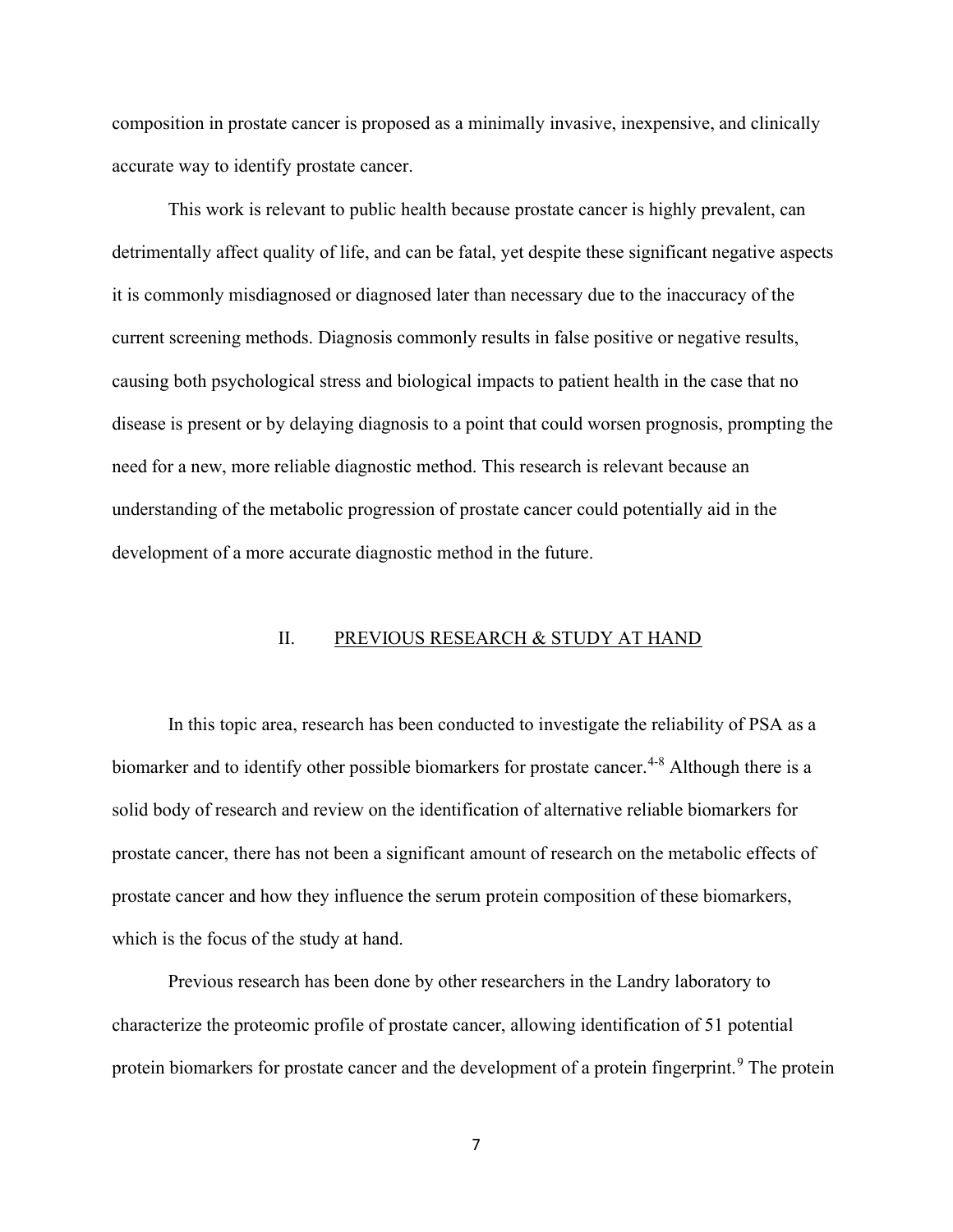composition of the human serum of prostate cancer patients was determined by exposing human blood serum to mesoporous silica nanoparticles (MSNs), resulting in the adsorption of a specific subset of the proteins present in the serum onto the MSNs. Important to note are the effects of different nanoparticle properties on the types of proteins that adsorb, thus affecting the protein fingerprint.<sup>10</sup> Thiol-functionalized MSNs were chosen specifically for their ability to capture the greatest amount of protein relative to other types of nanoparticles, and the porosity of these particles allowed the capture a greater fraction of low-molecular weight proteins prevalent in serum that are relevant in disease states.<sup>10</sup> Following isolation of the MSNs and extraction and digestion of the adsorbed proteins, thermogravimetric analysis (TGA) was used to determine the total mass of protein present in a sample and LC-MS/MS was used to determine the identities of the proteins present.<sup>9</sup> The normalized spectral counts from mass spectrometry were multiplied by the total mass of protein from TGA to determine the individual protein masses. These data were then analyzed using the Elastic Net penalized multinomial regression model<sup>9</sup> and compared to controls (the serum protein composition of cancer-free patients), to identify statistically significant up- and down-regulated proteins. Z-scores, which represent the number of standard deviations from the mean, were calculated for each protein where the mean value for a given protein was taken across all patients in the study, including controls.<sup>9</sup> A characteristic protein fingerprint for the disease was developed based on the collective Z-scores for each represented protein (Figure 1).

This research identified 51 proteins that were found to be significantly up or down regulated in a particular patient group relative to the others, and it was also found that the types of proteins present strongly related to disease development.<sup>9</sup> Different proteins were seen to have distinctly different levels of significance in the plasma of patients at different stages of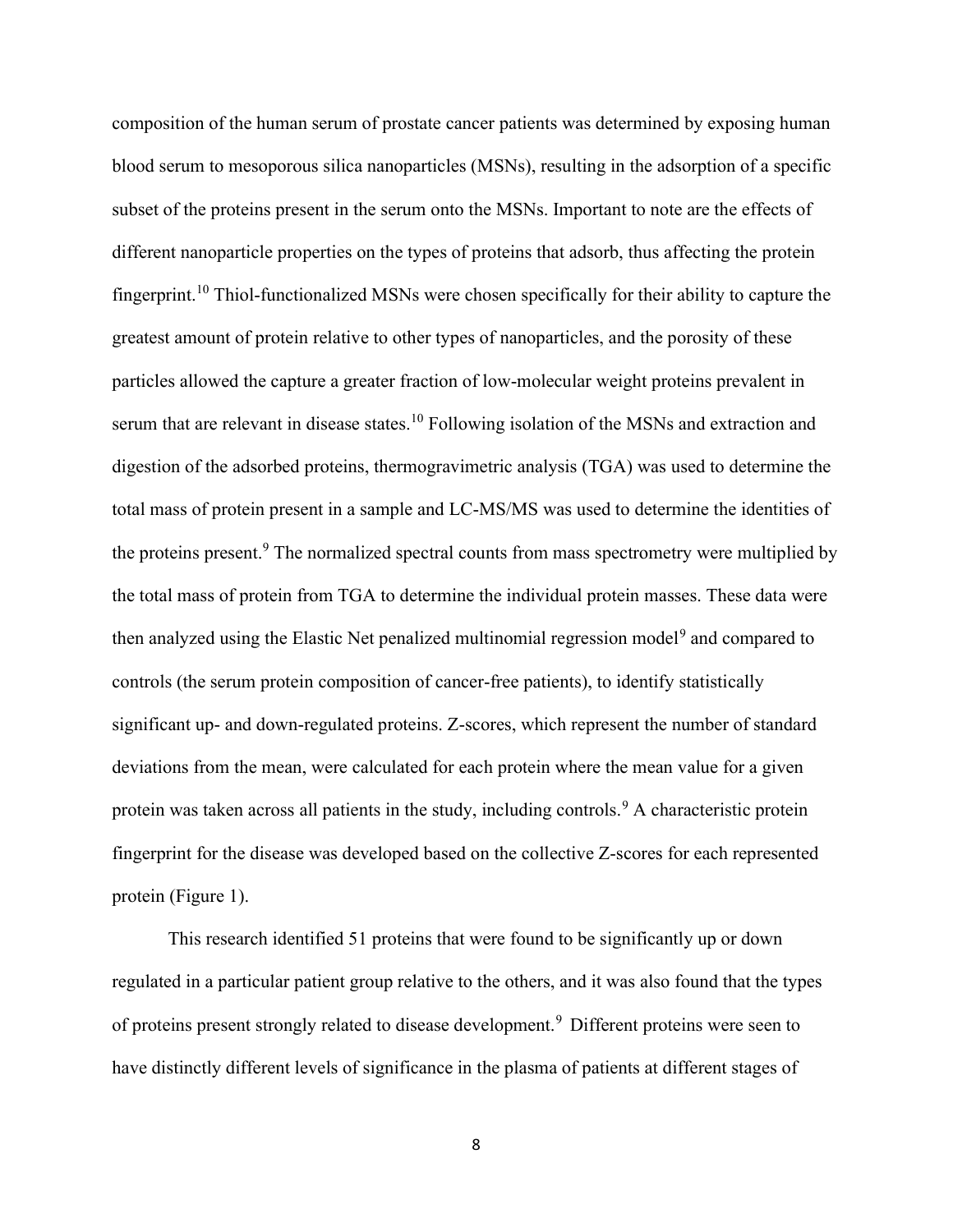prostate cancer. The statistical significance of these 51 proteins, which were identified as either significantly up- or down-regulated, was determined using the Elastic Net penalized multinomial regression model. Some proteins in individual patients demonstrated Z-scores of over 4 (meaning 4 standard deviations from the mean), indicating significant dysregulation of that protein with respect to other patients in the study, as 99.9% of a population is captured within 4 standard deviations from the mean (Figure 1).<sup>9</sup> The astounding standard deviations seen in some of these markers indicate a high level of significance, making them worthwhile candidates for the investigation of the metabolic consequences of the disease that could produce such significant levels of these protein products.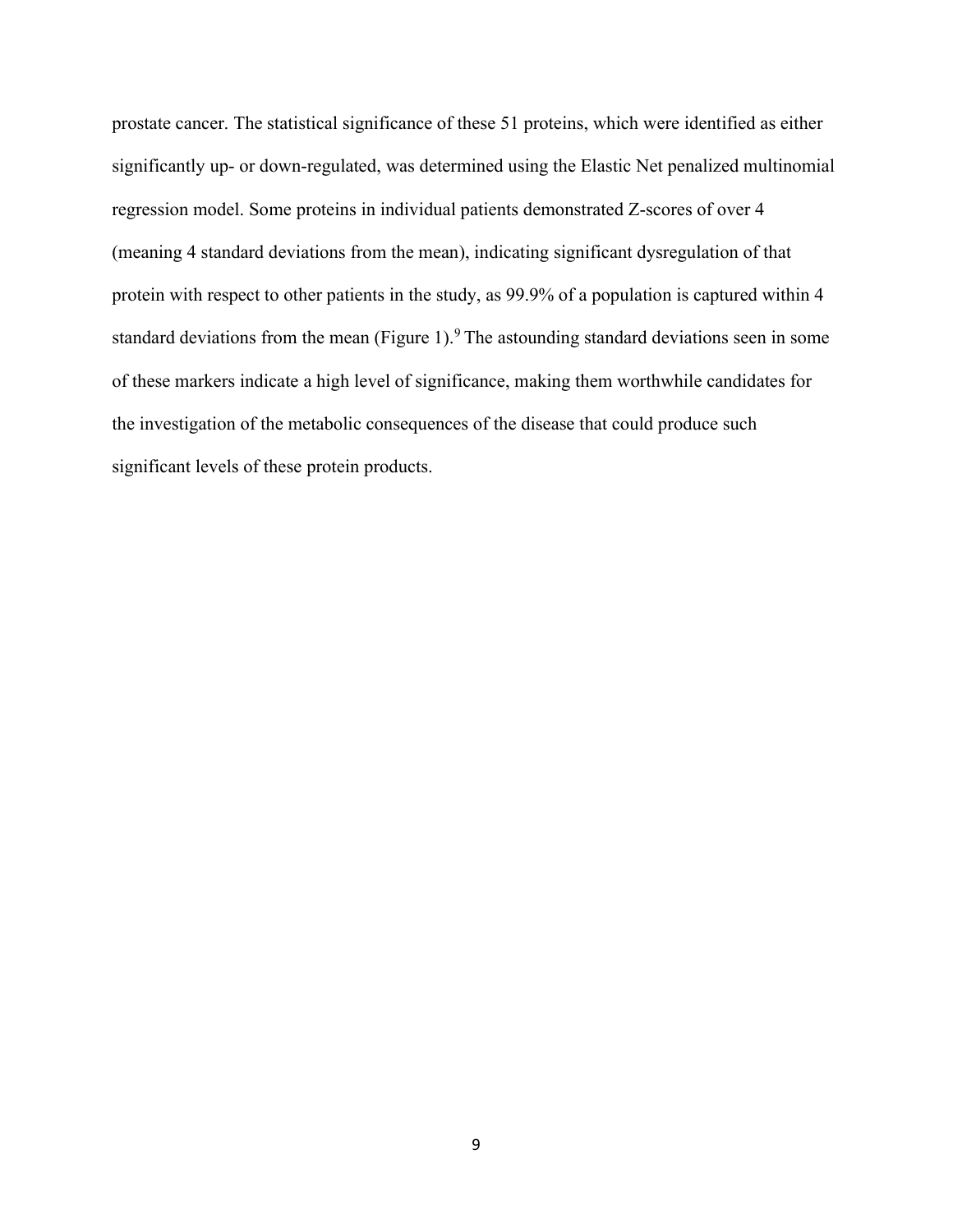

Figure 1a. Heat map representing Z-score values obtained by elastic net penalized multinomial regression model of 51 proteins identified in the serum of prostate cancer patients.<sup>9</sup> Proteins and their corresponding molecular weights (kDa) are listed on the right-hand side of the figure. Patient number is along the x-axis. Significance of each protein at different disease stages (metastasis, positive biopsy, and negative biopsy) as well is in a control patient is indicated through color coding of the Z-score, with green indicating up-regulated proteins (Z-score >1) and red indicating down-regulated proteins (Z-score < -1). Black indicates no statistically significant dysregulation. b. 3D representation of the heat map illustrating groups of dysregulated proteins based on Z-score. Figures used with permission.9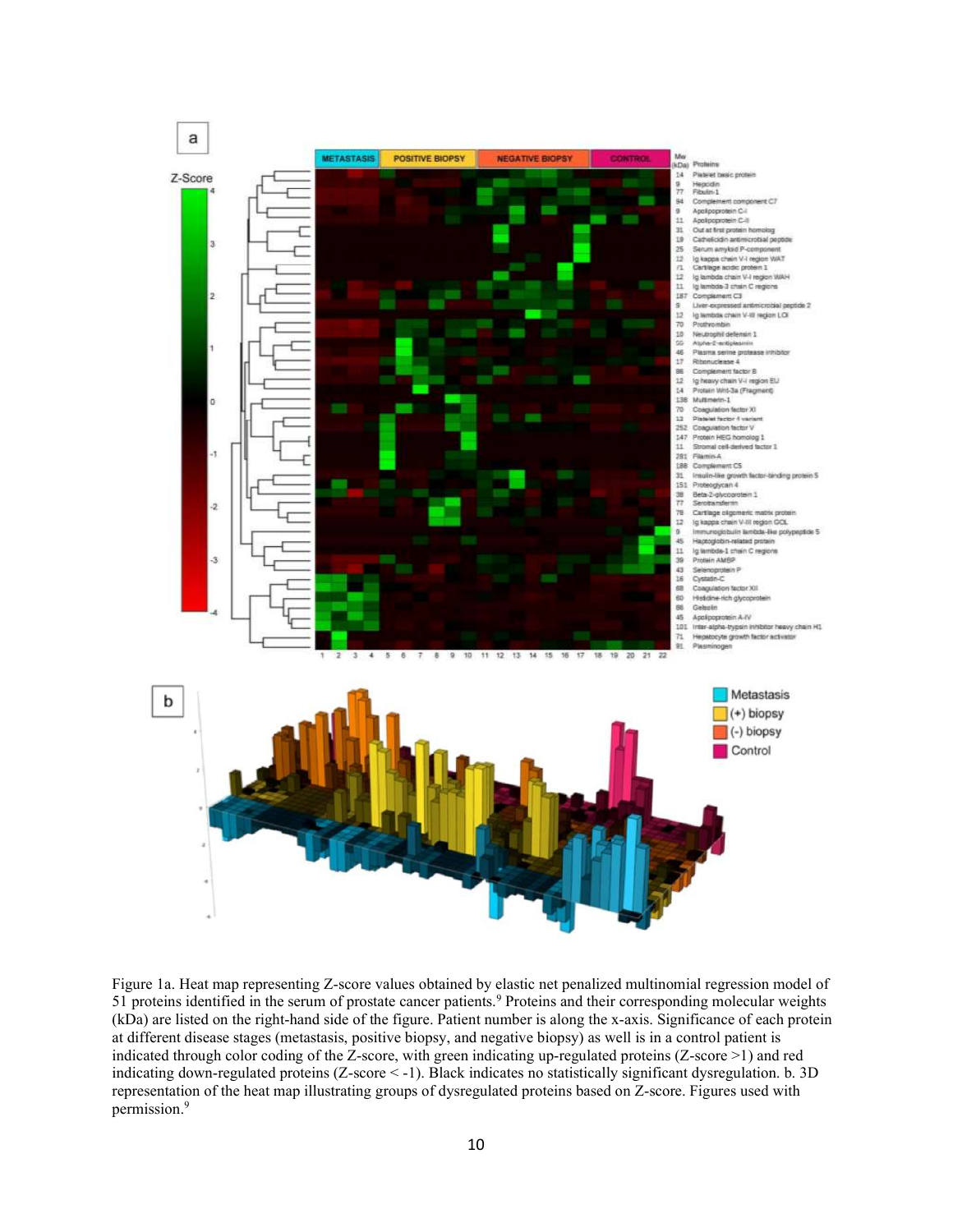The study at hand aims to elaborate on this past research done by the Landry Group that identified a baseline protein fingerprint for prostate cancer and will investigate (1) how the protein fingerprint changes in composition throughout the progression of prostate cancer through analysis of the proteomic composition of human serum of prostate cancer patients and why such changes occur from a metabolic perspective and (2) if these protein fingerprints can be used to distinguish between cancerous disease states. In cancer, the levels of metabolic products (such as various proteins) of malignant cells can become abnormal, and much of this thesis will comprise of thorough review of the current scientific literature to determine the significance of proteins present at abnormal levels and why these proteins might be dysregulated with respect to the metabolic activity of the malignant cells, providing a better understanding of the metabolic progression and consequences of the disease which can potentially be used to develop a more accurate diagnostic method in the future.

In the study at hand, the dysregulated proteins were screened for relevance according to several different factors, including cancer specificity (relevance to prostate cancer vs. other cancers), prostate cancer disease stage (metastasis, positive biopsy, negative biopsy, and control), cellular location, serum concentration by mass, and Z-score. One of the most significant issues in identifying relevant biomarkers for specific cancers is that there are many peptides and peptide fragments that are commonly dysregulated in various cancers due to the general health of cancer patients. An investigation of the specific metabolic mechanism causing a given protein to become dysregulated can provide insight into which potential biomarkers are worth pursuing as characteristic of prostate cancer vs other cancers (and could serve as potential novel therapeutic targets for prostate cancer).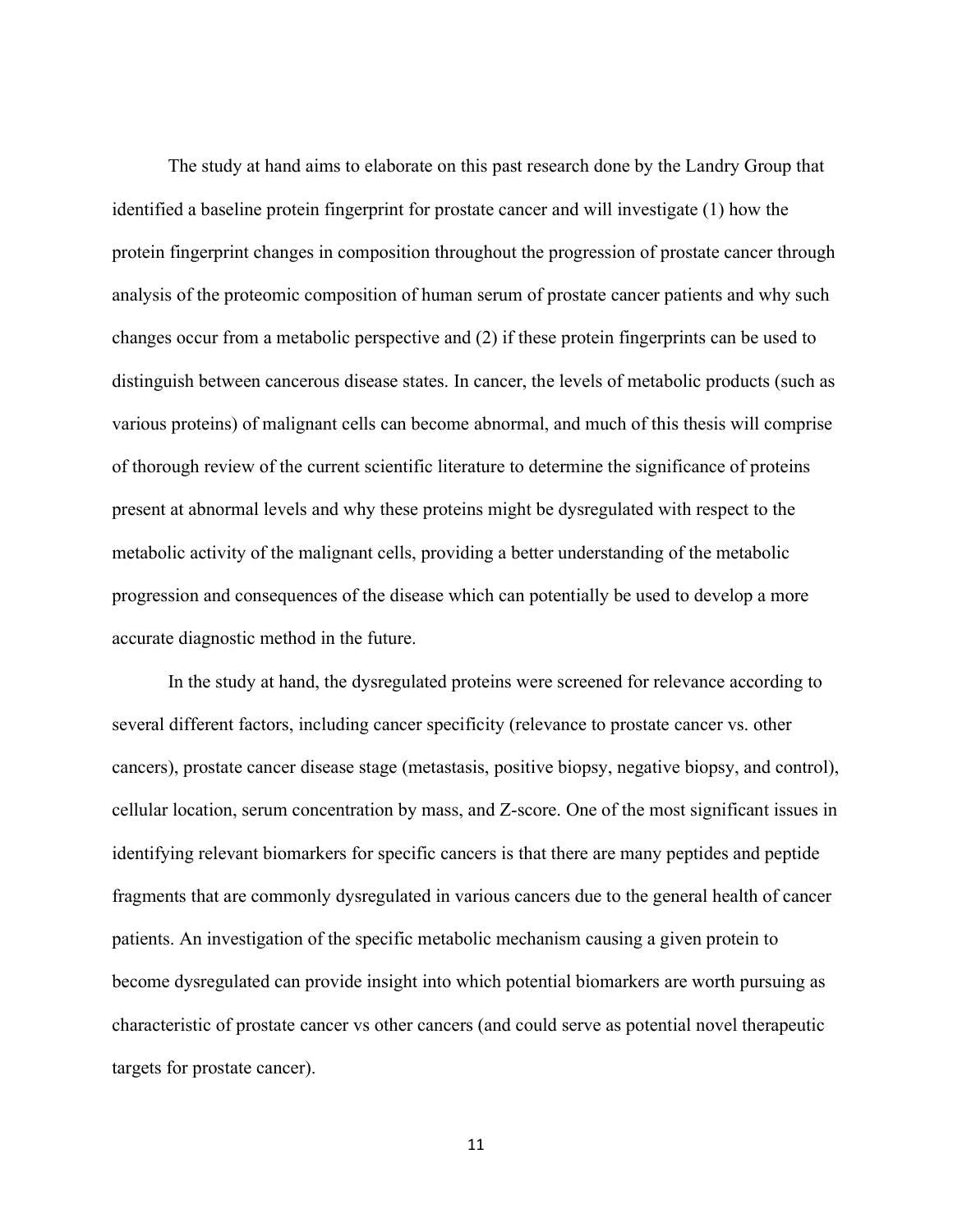First, Z-score was considered as proteins that are more significantly dysregulated are likely to serve as more reliable biomarkers and indicators of disease pathophysiology than proteins that are only slightly dysregulated with respect to non-disease state concentrations. The 51 proteins were sorted to identify the top and bottom 10% in the positive biopsy and metastasis groups. The most significantly dysregulated proteins, either upregulated or downregulated, were determined by identifying the top and bottom 10% in each group.

Cellular location is important, because to develop a proteomic profile for prostate cancer based on the plasma serum of prostate cancer patients, the relevant biomarkers must be present in the extracellular fluid as intracellular proteins would not show up in proteomic analysis of plasma serum. Therefore, in an investigation of these 51 dysregulated proteins, identification of any intracellular proteins that became detectable in extracellular fluid was significant as it might relate to the pathophysiology of prostate cancer.

Serum concentration for each protein was calculated using the product of the average values of the normalized spectral counts (NSpC) and thermogravimetric analysis (TGA) for all proteins found in protein corona analysis of prostate cancer patient serum samples. This factor is important to consider because it relates to the sensitivity of detecting biomarkers; dysregulated proteins present at low concentrations are harder to detect and therefore less reliable than proteins present at higher concentrations in plasma serum.

Currently, there is only one widely used biomarker to screen for prostate cancer (PSA), which has been shown to be unreliable as it may be dysregulated in other non-cancerous health conditions and result in inaccurate diagnoses, negative outcomes for patients, and unnecessary clinical expenses. Clearly there is a need to identify novel, more accurate biomarkers for prostate cancer. Other researchers have investigated families of biomarkers for evidence of disease,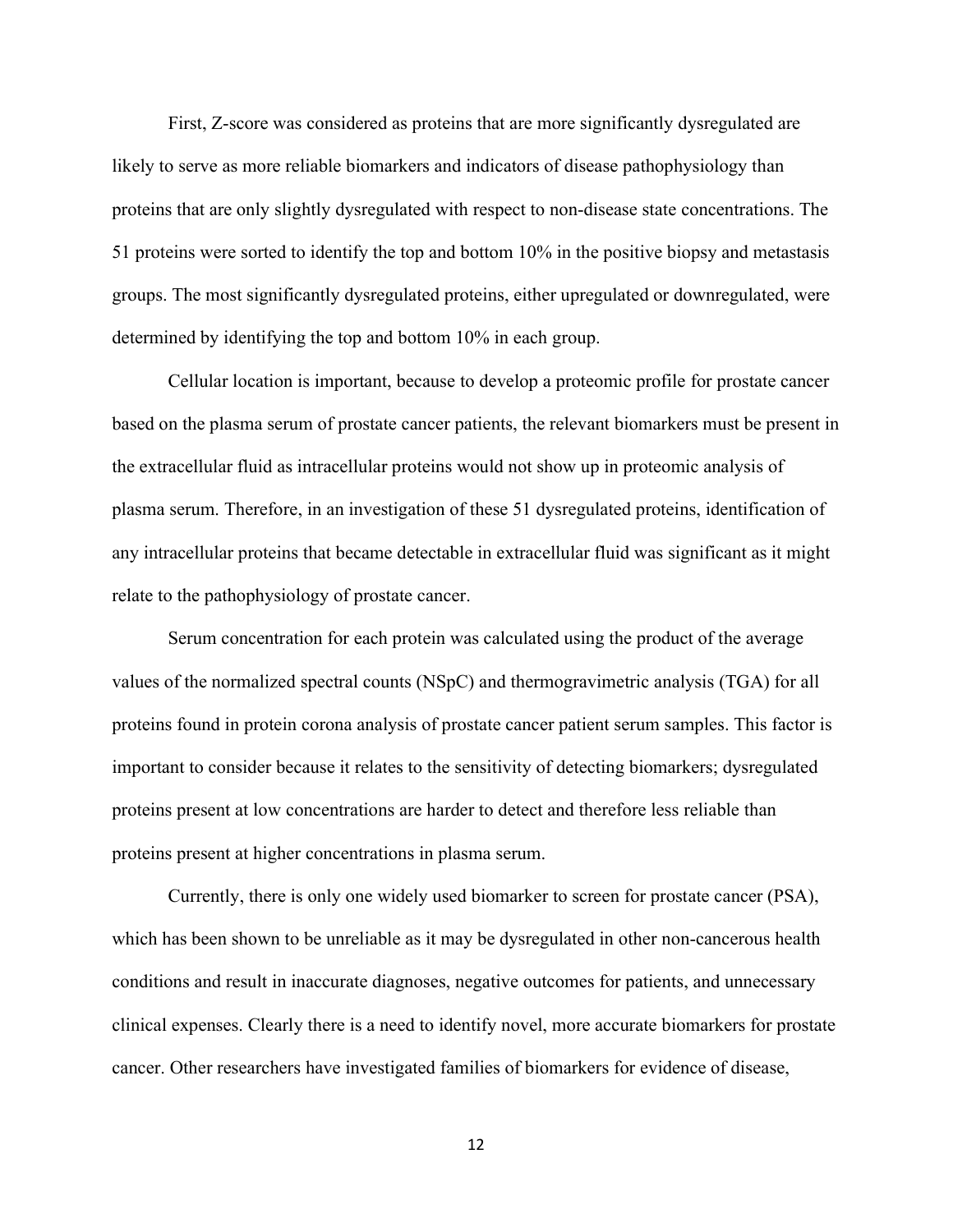mainly focusing on the presence or absence of prostate cancer in relation to these new biomarkers and not the stage of disease present (such as metastasis versus positive biopsy, for example). Evidence shows that families of bloodborne biomarkers change based on disease state. Therefore, it is expected that each disease state in prostate cancer patients will display a characteristic set of proteins that are unique from those in other disease states. This analysis investigates the question, can the disease state of prostate cancer be diagnosed based on families of biomarkers, i.e., a protein fingerprint? If that is indeed the case, what are the physiological functions of these biomarkers, and how do these biological mechanisms at work differ between the cancerous states of metastasis and positive biopsy?

#### III. LITERATURE REVIEW & RESULTS

In this study, the proteins that were significantly dysregulated specifically in the two cancerous disease states for prostate cancer (metastasis and (+) biopsy) were examined in detail to identify the biological mechanisms altering the proteomic composition in these patients and how they differ between these two cancerous states, providing a new way of understanding the metabolic state of prostate cancer patients and the how the disease progresses. Clinically, it is important to distinguish between disease states as it is relevant to determining the course of patient treatment, prognosis, and outcome. The top and bottom 10% of dysregulated proteins in four patient groups (metastasis, (+) biopsy, (-) biopsy, and healthy controls) were identified (Table 1), compared for similarity, and investigated for the role of the dysregulated proteins in mechanisms contributing to disease states. For additional data of all of the average Z-scores for each of the 51 proteins found in each of the four patient groups, see Appendix A.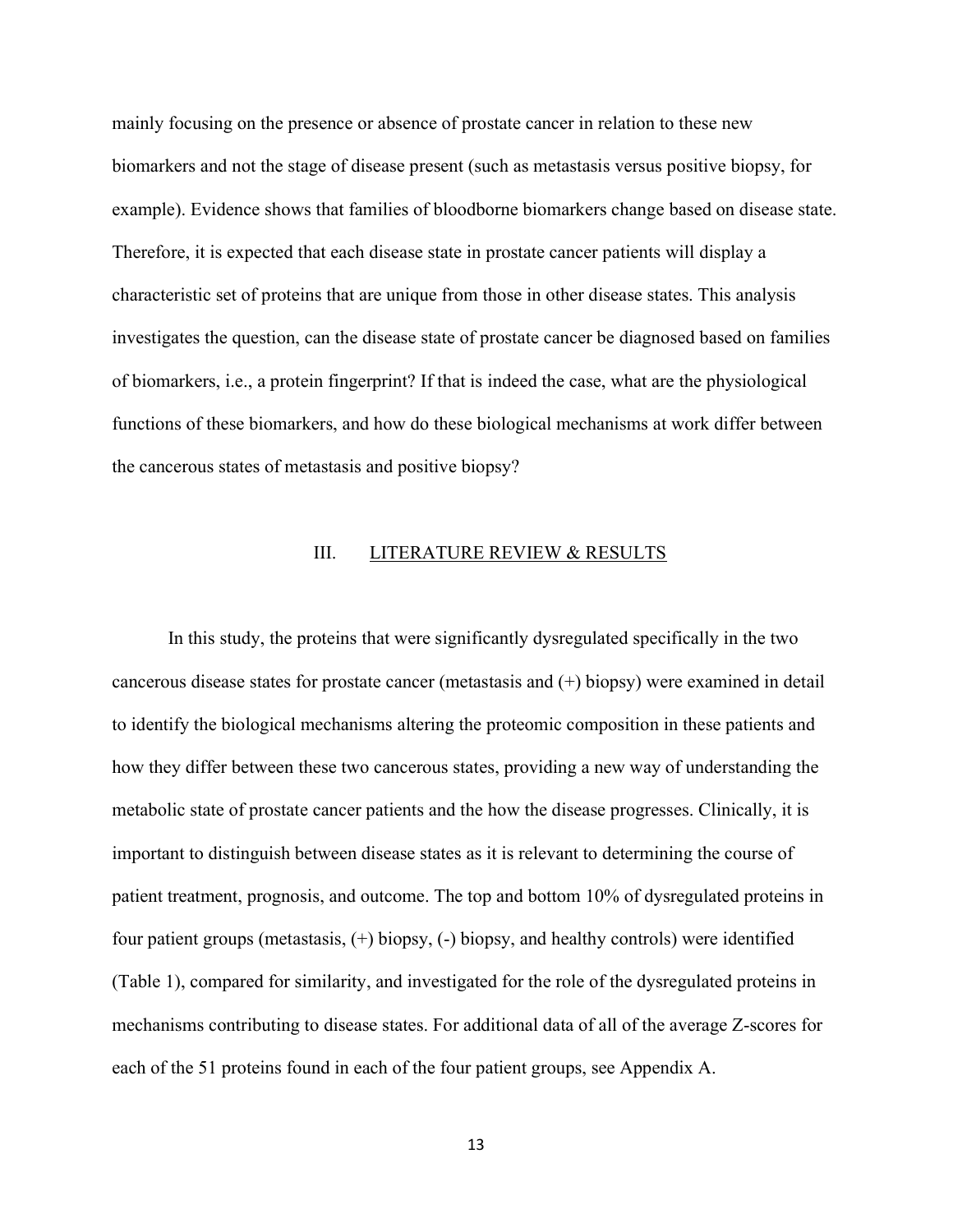Table 1. Top and bottom 10% of dysregulated proteins in metastasis, positive biopsy patient, negative biopsy, and control groups identified using elastic net penalized multinomial regression statistical model. The Z-scores listed represent average the Z-score for that protein across all patients in the indicated group.

| <b>Metastasis</b>                                          | (+) Biopsy |                                    |            |
|------------------------------------------------------------|------------|------------------------------------|------------|
| Top $10\%$                                                 | Z-score    | Top $10\%$                         | Z-score    |
| Gelsolin                                                   | 2.04550    | Coagulation factor XI              | 0.93114    |
| Apolipoprotein A-IV                                        | 1.95302    | Plasma serine protease inhibitor** | 0.89584    |
| Inter-alpha-trypsin inhibitor heavy chain H1 <sup>**</sup> | 1.95216    | Filamin-A                          | 0.86908    |
| Histidine-rich glycoprotein**                              | 1.88158    | Protein HEG homolog 1              | 0.84111    |
| Coagulation factor XII                                     | 1.79890    | Stromal cell-derived factor 1      | 0.83894    |
|                                                            |            |                                    |            |
| Bottom $10\%$                                              | Z-score    | Bottom 10%                         | Z-score    |
| Prothrombin**                                              | $-1.60584$ | Hepcidin                           | $-0.55623$ |
| Neutrophil defensin 1**                                    | $-1.50962$ | Cystatin-C                         | $-0.51891$ |
| Fibulin-1                                                  | $-1.33129$ | Complement component C7            | $-0.46808$ |
| Platelet basic protein                                     | $-1.32997$ | Plasminogen                        | $-0.46232$ |
| Protein AMBP                                               | $-1.32051$ | Apolipoprotein A-IV                | $-0.42674$ |

| (-) Biopsy                                   |             | Control                      |             |  |
|----------------------------------------------|-------------|------------------------------|-------------|--|
| Top $10\%$                                   | Z-score     | Top $10\%$                   | Z-score     |  |
| Hepcidin                                     | 1.10146     | Selenoprotein P              | 1.09008     |  |
| Fibulin-1                                    | 0.957852    | Protein AMBP                 | 1.06105     |  |
| Ig lambda-3 chain C regions                  | 0.940796    | Haptoglobin-related protein  | 1.03336     |  |
| Complement component C7                      | 0.856696    | Ig lambda-1 chain C regions  | 0.935346    |  |
| Apolipoprotein C-1                           | 0.850408    | Immunoglobulin lambda-like   |             |  |
|                                              |             | polypeptide 5                | 0.916202    |  |
|                                              |             |                              |             |  |
| Bottom $10\%$                                | Z-score     | Bottom 10%                   | Z-score     |  |
| Gelsolin                                     | $-0.487595$ | Proteoglycan 4               | $-0.892322$ |  |
| Apolipoprotein A-IV                          | $-0.458882$ | Complement C3                | $-0.790098$ |  |
| Haptoglobin-related protein                  | $-0.431284$ | Cystatin-C                   | $-0.770817$ |  |
| Inter-alpha-trypsin inhibitor heavy chain H1 | $-0.403415$ | Beta-2-glycoprotein 1        | $-0.768302$ |  |
| Histidine-rich glycoprotein                  | $-0.401478$ | Ig heavy chain V-I region EU | $-0.735661$ |  |

## IVa. Metastasis – Top 10% (upregulated proteins)

Gelsolin: Gelsolin was the most significantly upregulated protein in the metastasis patient

group, with an average Z-score of 2.05. Gelsolin exists in two forms, a cytosolic and secreted

form, that are transcribed from the same gene  $11$ . Secreted gelsolin has not been extensively

studied in the prostate cancer disease state, but researchers found that in disease states, gelsolin, a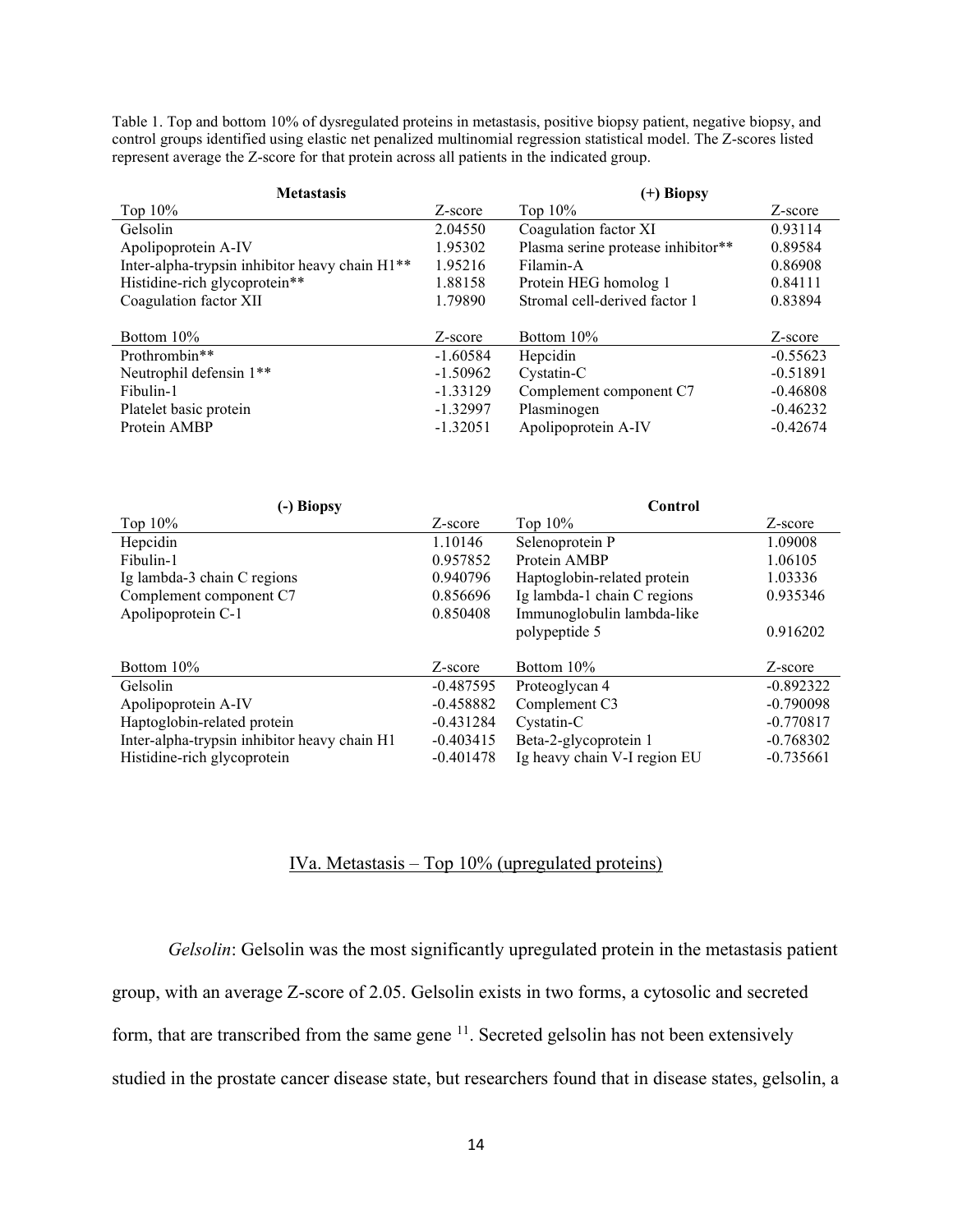normally harmless protein, can inhibit immunosurveillance and promote cancer progression.<sup>12</sup> This study found that gelsolin was highly expressed in prostate cancer cells and contributed to cancer progression through several different mechanisms. Researchers found that in vitro, secreted gelsolin inactivated CD4<sup>+</sup> T cells by binding to the surface glycoprotein CD37, induced apoptosis of activated CD8<sup>+</sup> T lymphocytes by binding to Fas ligand, and bound to sortilin (a membrane glycoprotein) to form a complex with another protein that enhanced endocytosis and intracellular transport of essential lipids needed to facilitate tumor growth.<sup>12</sup> These researchers also found that gelsolin is overexpressed in patients with prostate cancer and not in benign hypertrophic prostate epithelia (PSA is commonly elevated in both cases) and was negatively correlated with survival. Additionally, pathology studies demonstrated that overexpression of gelsolin in prostate cancer patients was correlated with significantly higher occurrence of metastasis.

Apolipoprotein A-IV and inter-alpha-trypsin inhibitor heavy chain H1: Apolipoprotein A-IV (APOA4) and inter-alpha-trypsin inhibitor heavy chain H1 both had average Z-scores of 1.95 in the metastasis group. These proteins have not been studied for their specific mechanism in the prostate cancer disease state. One study investigating potential biomarkers for different cancers found that both proteins may belong to a larger group of proteins that are characteristic of the cancer state in general. A serum degradome analysis of cancer patients and healthy controls identified 1373 unique peptides, 40% of the identified peptides originated from five of the most prominently degraded proteins; fibrinogen alpha chain (FGA), APOA4, complement C3 (C3), apolipoprotein A-I (APOA1) and alpha-1-antitrypsin (SERPINA1).<sup>13</sup> The results on colorectal cancer (CRC) and prostate cancer peptidome presented by these researchers suggest that the vast majority of discriminating peptides are not specific to a particular cancer type, rather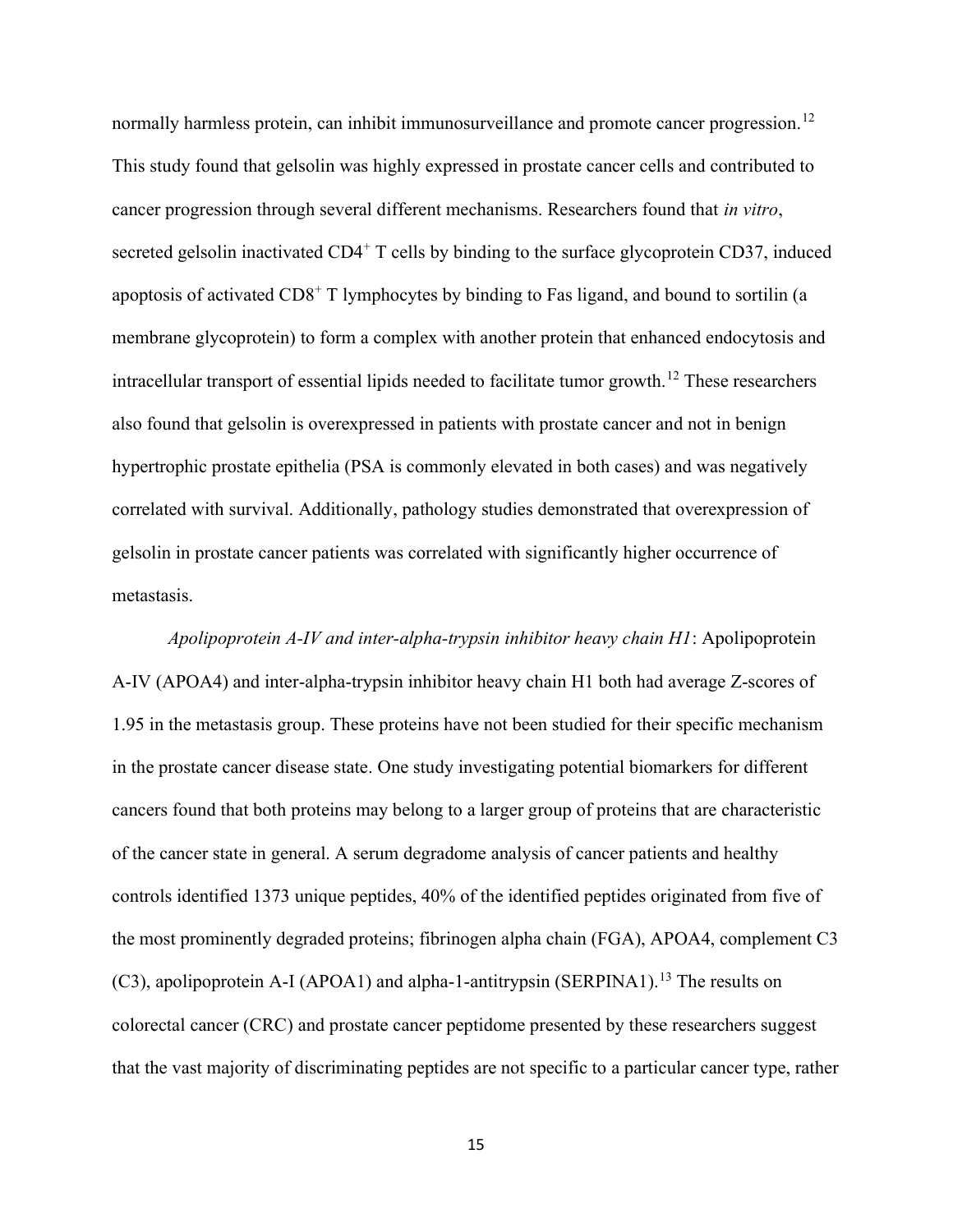their abundance results from general state of health of cancer patients. Interestingly, the researchers did suggest one protein fragments out of the hundreds of investigated proteins that could both differentiate cancer patients from healthy controls as well as colorectal cancer from prostate cancer; this was peptide ENADSLQASLRPHADEL derived from APOA4, which was significantly upregulated in prostate cancer patients, and only slightly upregulated in CRC patients and not at all in controls, and therefore could potentially be regarded as marker specific to prostate cancer.<sup>13</sup>

Histidine-rich glycoprotein (HRG): Histidine-rich glycoprotein was upregulated in metastasis with an average Z-score of 1.88. HRG is an abundant plasma protein with a variety of functions. Of relevance are its roles in immunity, angiogenesis, and thrombosis, in which HRG has been found to have both pro- and anti-angiogenic effects, interactions with platelets and other coagulation factors, and modulation of antitumor immune responses, all processes relevant to tumor progression in the development of cancer. HRG localizes in the stroma of some tumors upon release from platelets and may block interaction of anti-angiogenic proteins such as thrombospondins.<sup>14</sup> HRG is thought to interact with thrombospondin and promote angiogenesis by blocking binding of thrombospondin-1 to the thrombospondin receptor CD36, which is expressed on a variety of cell types and upon binding of the thrombospondin-1 ligand counteracts angiogenic signals mediated through growth factor receptors.<sup>15</sup> In the setting of breast cancer, HRG was found to mask the anti-angiogenic epitope of and co-localize with thrombsopondin-1 in the tumor matrix.<sup>14</sup> By contrast, HRG has also been found to have some anti-angiogenic activity.  $Hrg<sup>-/-</sup>$  mice with fibrosarcoma had tumor vessels with increased size, increased production of vascular endothelia growth factor (VEGF) and placental growth factor (PlGF).<sup>16</sup> HRG inhibited both VEGF and PlGF-mediated angiogenesis in-vitro, as well as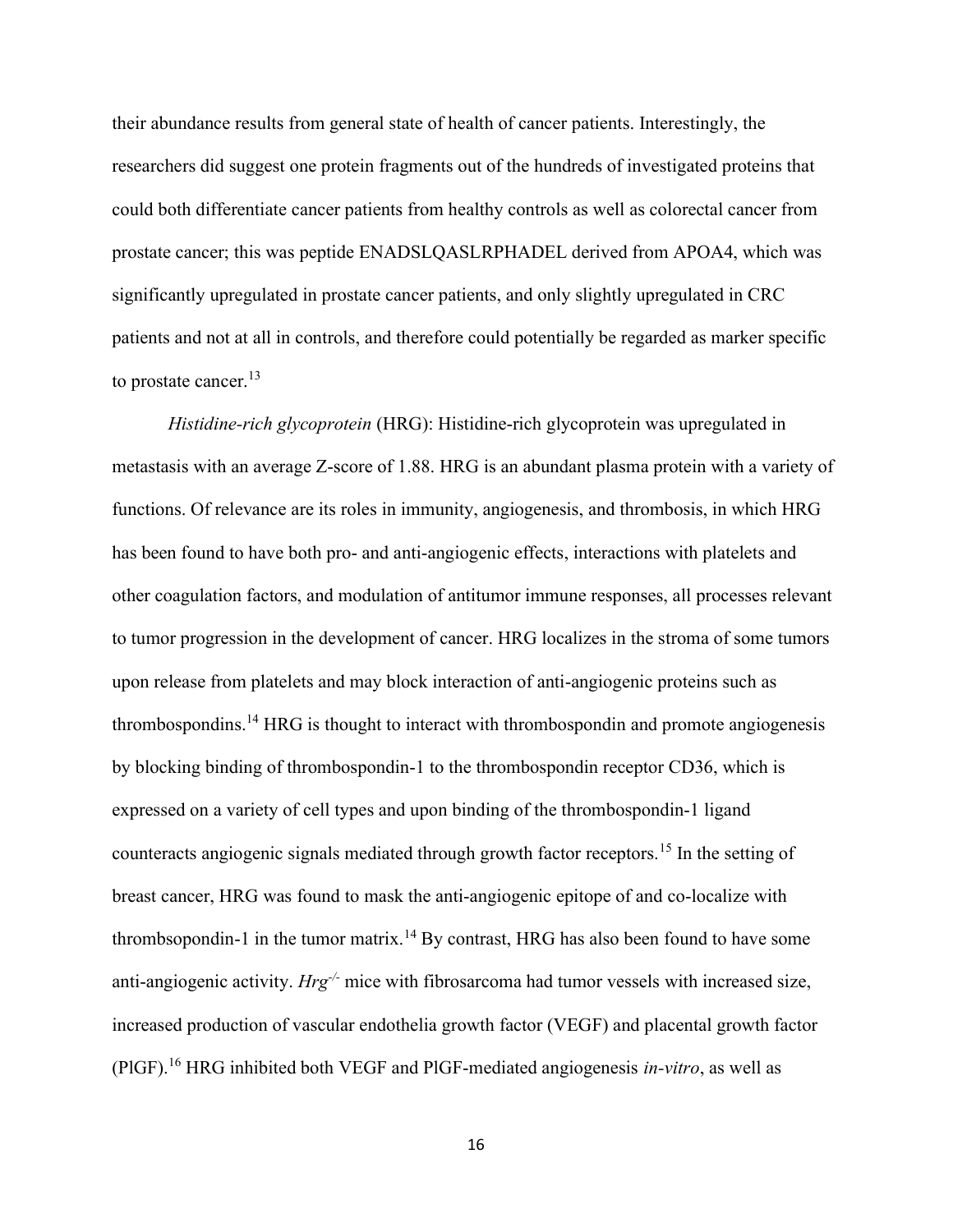inhibiting endothelial cell chemotaxis, through a mechanism involving the minimal active domain of the histidine/proline rich region of HRG.<sup>17</sup> Angiogenesis is essential for tumor growth and metastasis, and an "angiogenic-switch" is proposed to occur when pro-angiogenic factors out-weigh anti-angiogenic factors and promotes tumor progression, and whether or not HRG is pro- or anti-angiogenic may be highly contextual depending on the tumor environment.<sup>18</sup> In addition, HRG has been demonstrated to be a potent tumor suppressor by regulating platelet signaling activity.<sup>19</sup> In the absence of HRG, platelet activation becomes enhanced, promoting tumor metastasis as platelet activation and coagulation play an important role by a proposed mechanism of shielding circulating tumor cells from detection by the immune system.<sup>20</sup> Interestingly, a study measuring the levels of plasma HRG in ovarian cancer patients found the same trend as in the study with the prostate cancer patients examined here; HRG was initially downregulated in earlier disease states, but upregulated in advanced disease states. In the study presented here, HRG was downregulated in the (-) biopsy, (+) biopsy groups, and then upregulated in metastasis, and in the ovarian cancer study HRG was downregulated in stage I/II of ovarian cancer relative to healthy controls and upregulated in stage III ovarian cancer.<sup>21</sup> Altogether, these results make HRG an interesting and seemingly worthwhile biomarker to continue to research in the context of prostate cancer.

Coagulation factor XII: Coagulation factor XII was upregulated in the metastasis group with an average Z-score of 1.80, which is not surprising given the role of thrombosis in cancers. Increased risk of thrombosis is common among cancers, especially once the cancer has progressed to metastasis. As cells proliferate and tumors grow in size, pieces are prone to break off and enter the systemic circulation as emboli. As such, it is likely for peptides involved in thrombosis to be dysregulated in many cancers. However, one study has identified a mechanism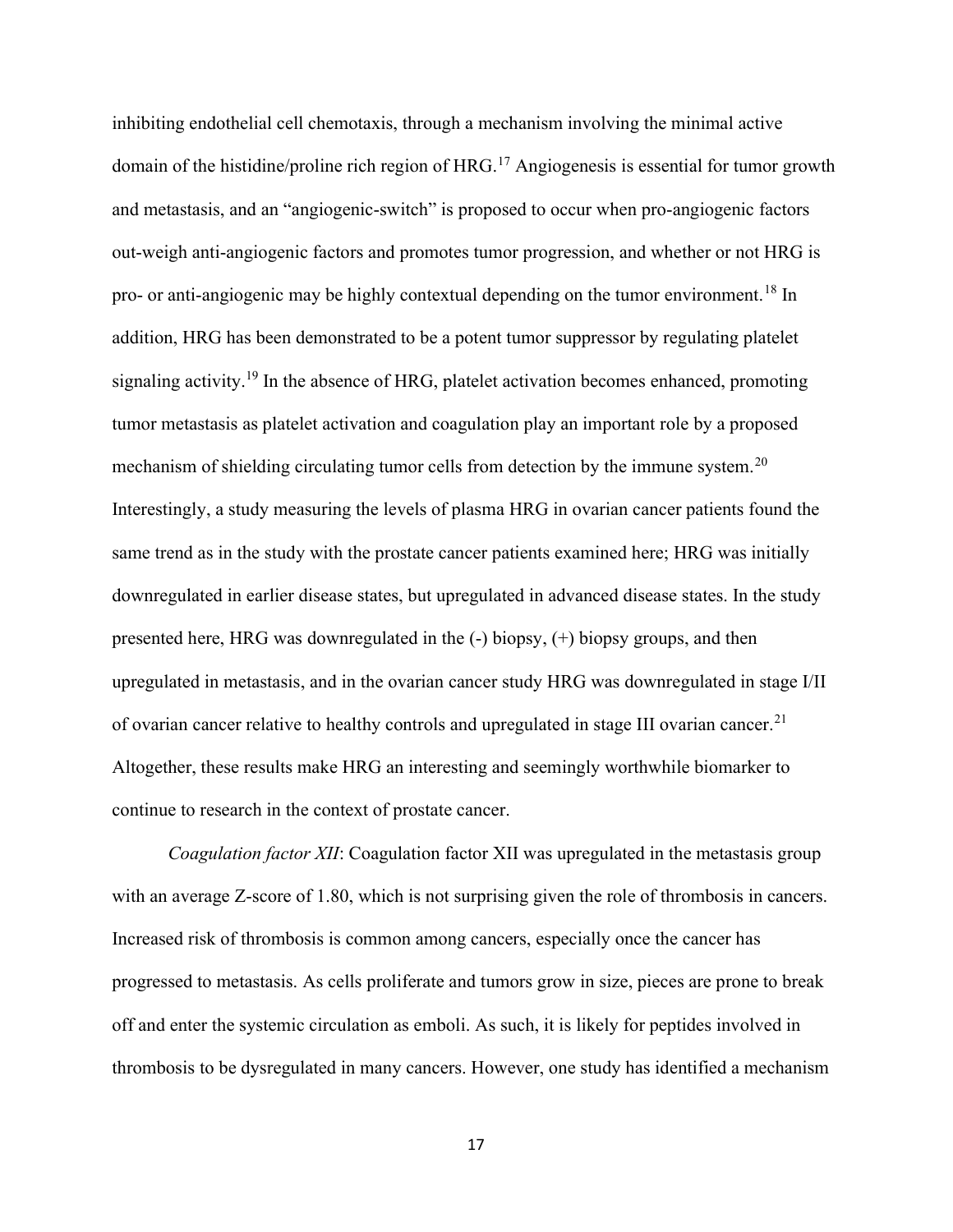specifically in prostate cancer cells contributing to the upregulation of FXII. The researchers identify a novel and unexpected role of the polyP/FXII-driven intrinsic pathway of coagulation in prostate cancer-associated thrombosis. Coagulation analyses of patient plasma models in genetically altered mice show that prostate cancer cells and prostasomes expose long-chain polyP on their surface<sup>22</sup>. The polymer activates FXII, triggers clotting in prostate cancer patient plasma, and causes thrombosis in mice  $^{22}$ . These data identify a new coagulation mechanism that contributes to prostate cancer-driven thrombosis, and the mechanism causing upregulation of this protein in metastatic disease.

#### IVb. Metastasis – Bottom 10% (downregulated proteins)

Prothrombin: Prothrombin was the most significantly downregulated protein in the metastasis group, with an average Z-score of -1.61. This is interesting because it has been found that thrombin generation is increased in men with advanced prostate cancer.<sup>23</sup> A study investigating the role of prothrombin in prostate cancer found that thrombin induced the expression and secretion of interleukin 8 (IL-8) and vascular endothelial growth factor (VEGF), two cytokines which promote prostate cancer growth and angiogenesis, suggesting a mechanism by which thrombin may contribute to the progression of prostate cancer.<sup>24</sup> These data seem to suggest that prothrombin should be upregulated in prostate cancer disease states, and prothrombin is in fact slightly upregulated in the  $(+)$  biopsy group, prompting further investigation of why prothrombin is downregulated in the metastasis group.

Neutrophil defensin 1: In the study of prostate cancer patients presented here, neutrophil defensin 1 was downregulated in the metastasis group with an average Z-score of -1.51.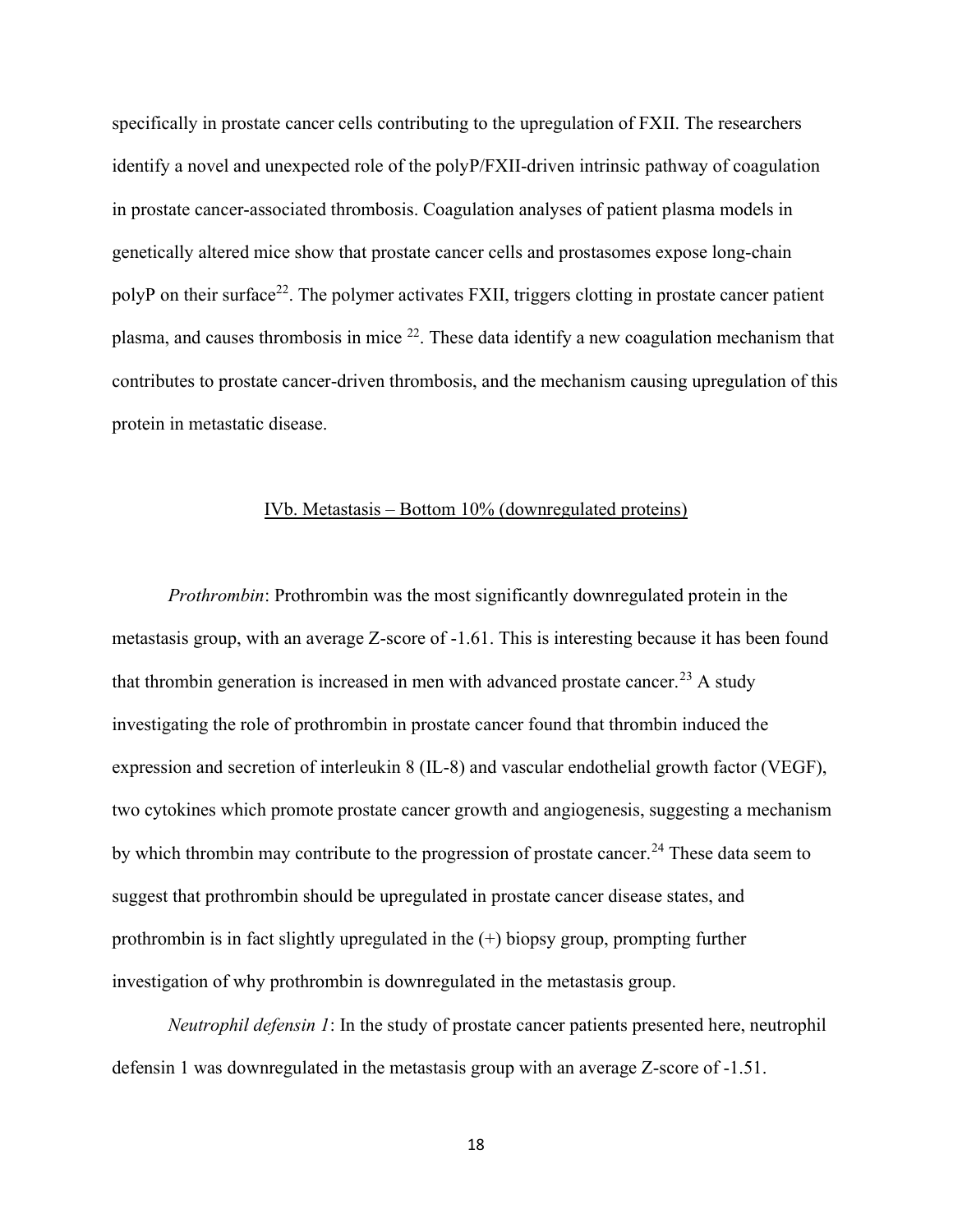However, it has been proposed that human neutrophil proteins 1, 2, and 3 are expressed in several tumor types, and human neutrophil peptides ( $\alpha$ -defensin-1, -2, and -3) were found to be present in significantly elevated concentrations in the plasma from colorectal cancer patients<sup>25</sup> and in patients with metastatic bladder cancer<sup>26</sup>. More research is needed to investigate the mechanism resulting in the downregulation of neutrophil defensin 1 specifically in the context of metastatic prostate cancer.

Fibulin-1: Fibulin was downregulated in the metastasis group with an average Z-score of -1.33. Fibulin is downregulated by the inflammatory cytokines CXCL1/GROα through epigenetic regulation.  $CXCL1/GRO\alpha$  is associated with increased AKT activation and IkB kinase  $\alpha$  phosphorylation, resulting in activation of nuclear factor-kappa B (NF-kB), which interacts with histone deacetylase 1 (HDAC1) to form a gene-silencing complex that decreases acetylation of histone H3 and H4 on the NF-kB-binding site on the fibulin-1 promotor,  $27$  thus repressing the expression of fibulin-1. Kuo *et al.* provide the first evidence that  $CXCL1/GRO\alpha$ specifically decreases fibulin-1 expression in prostate cancer cells and suggest that inhibition of the CXCL1/GROα-mediated AKT/NF-kB signaling pathway may be a potential therapeutic target for prostate cancer.  $27$  Another study identified fibulin-1 as a human bone marrow stromal cell-derived factor that induces apoptosis of prostate cancer cells.<sup>28</sup> Fibulin-1 is a clear example of how the downregulation of a peptide can permit the continued survival and proliferation of malignant cancer cells.

Platelet basic protein and protein AMBP: Platelet basic protein and protein AMBP were found to be downregulated in the metastasis patient group, with average Z-score of -1.33 and - 1.32, respectively. A clear role these proteins in the progression of prostate cancer, or indeed in any type of cancer, has not yet been identified, and further research is needed. At this time, these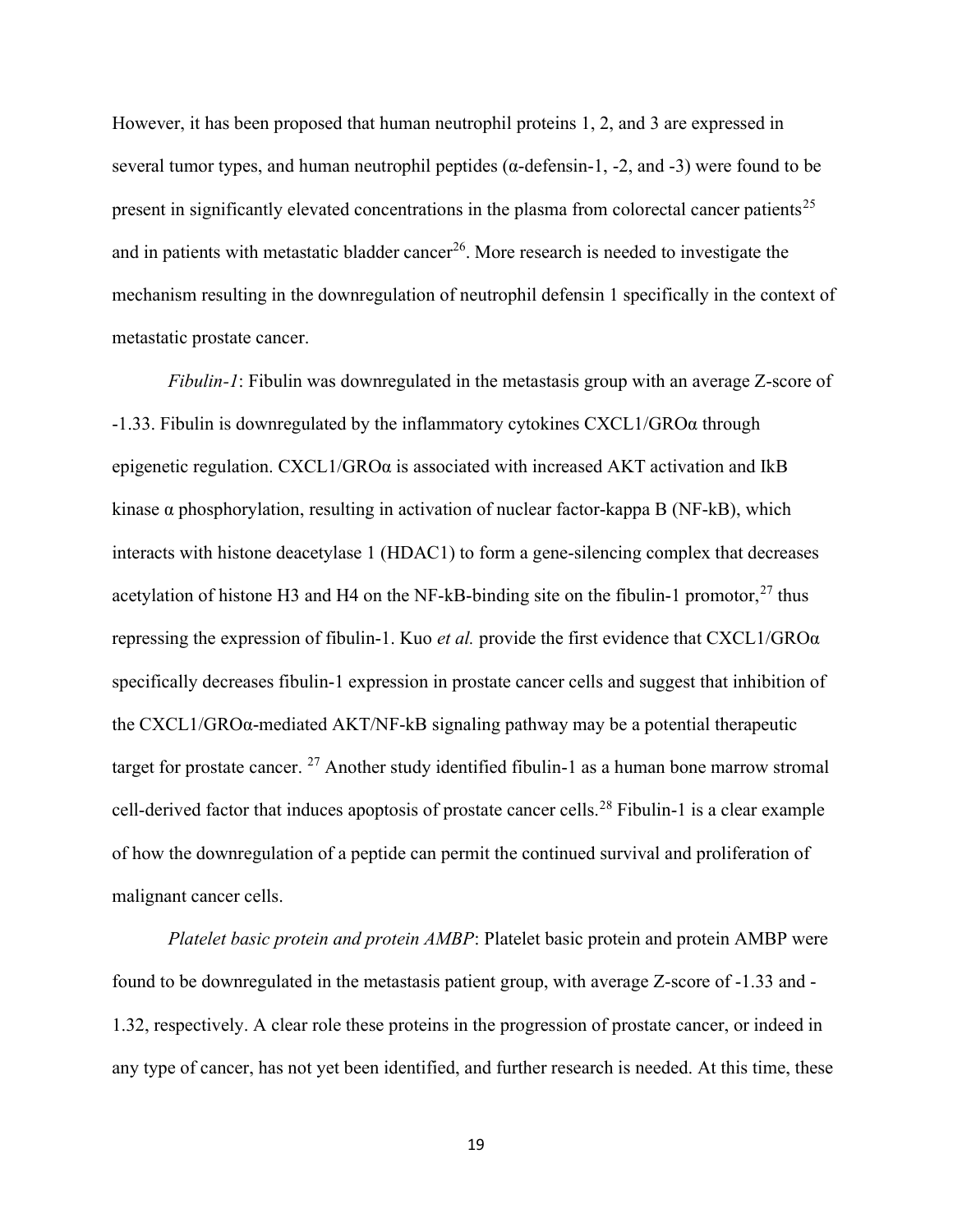biomarkers may primarily fulfill a diagnostic role in the protein fingerprint for metastatic prostate cancer as statistically significant biomarkers.

#### IVc.  $(+)$  Biopsy – Top 10% (upregulated proteins)

Coagulation factor XI: Coagulation factor XI (FXI) was the most upregulated protein in the (+) biopsy group, with an average Z-score of 0.93, which is logical given the previously discussed role of thrombosis in cancers. FXI is the substrate of FXII leading to fibrin formation. As seen previously, FXII was significantly upregulated in metastasis as a result of the exposure of the activator polymer long-chain polyP on the surface of the plasma membrane of prostate cancer cells. In addition, polyP accelerates other downstream mechanisms for pro coagulation including FXI feedback activation, leading to upregulation of FXI protein.<sup>22</sup> Interestingly, FXII was upregulated in metastasis but slightly downregulated in (+) biopsy, and FXI was essentially not dysregulated at all in metastasis but was significantly upregulated in (+) biopsy. This could possibly be the result of greater consumption of FXI substrate by FXII in metastasis, but further research is needed to investigate the relationship between these two coagulation factors in the context of prostate cancer.

Plasma serine protease inhibitor: Plasma serine protease inhibitor was found to be significantly upregulated in (+) biopsy with an average Z-score of 0.90, and the current literature shows unclear data about the role of this type of peptide in prostate cancer. These peptides are expressed by most epithelial cells. Hepatocyte growth factor activator inhibitor type 1 (HAI-1) is a type I transmembrane serine protease inhibitor that is the cognate inhibitor of the serine protease matriptase and was first identified in a human gastric cancer cell line.<sup>29</sup> Recent studies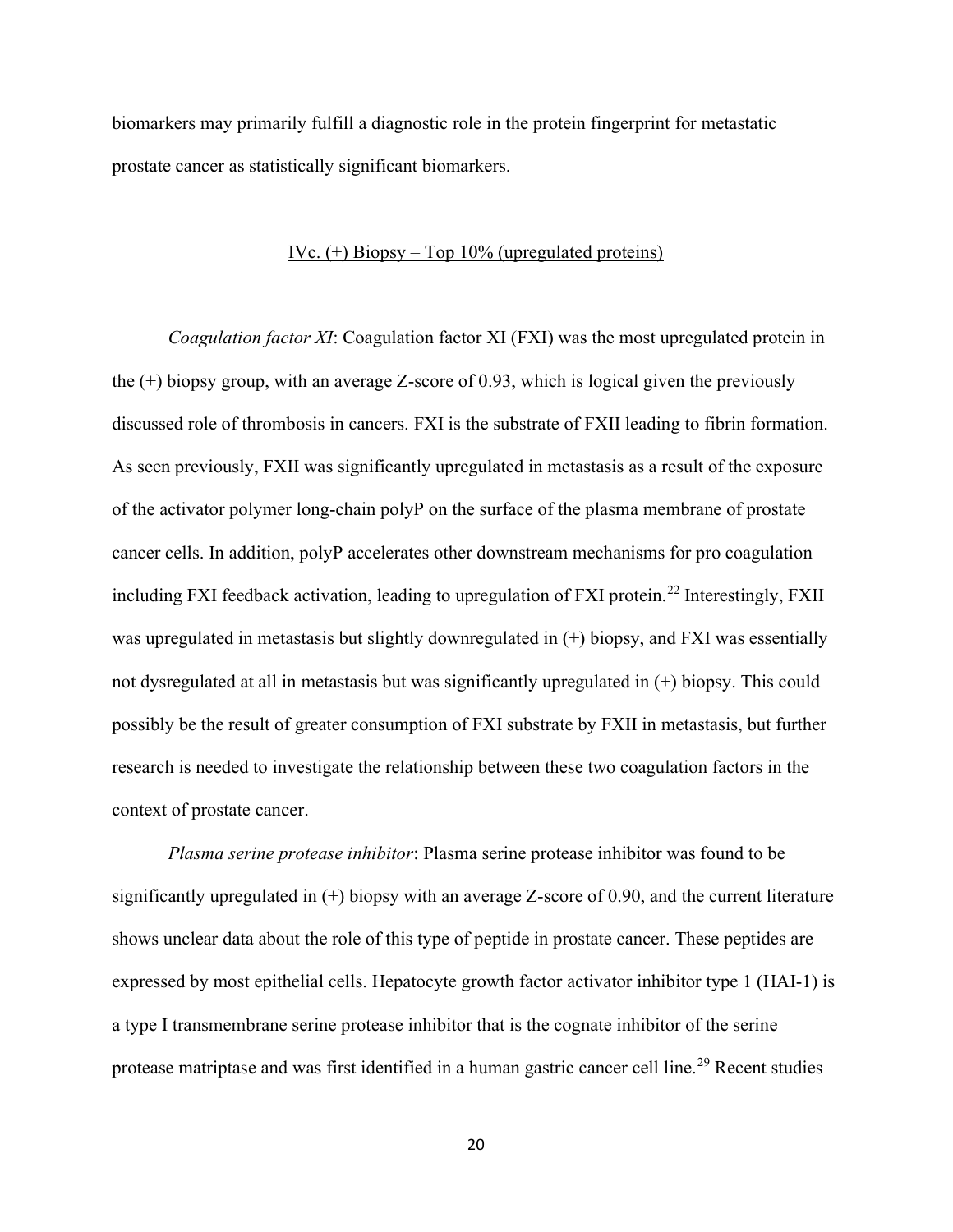have suggested the importance of the matriptase/HAI-1 balance in the progression of various cancers.<sup>30</sup> In one study examining this relationship, it was found that HAI-1 expression levels were significantly higher in all proliferative prostate diseases (including benign prostate hyperplasia as well as localized and metastasized cancers).<sup>31</sup> Additionally, studies investigating the suppression of HAI-1 using HAI-1 deficient prostate cancer cell lines found that these cancer cells displayed decreased invasiveness and slower growth compared to controls, suggesting that loss of HAI-1 can lead to more aggressive phenotypes.<sup>32</sup> Yet, other studies have found that in prostate cancer tissues and cell lines, expression of the serine protease matriptase is significantly increased and correlates with a corresponding decrease in the expression of the serine protease inhibitor HAI-1.<sup>33</sup> Suggested explanations for these inconsistencies between studies are small patient numbers, different patient populations and different assays used in the detection of the peptides. It is also possible that dysregulation of HAI-1 is a marker of abnormal prostate epithelial cell proliferation independent of cancer phenotype.

*Filamin-A*: Filamin A (FLNA) was found to be upregulated in the  $(+)$  biopsy group with an average Z-score of 0.87. FLNA is a well-characterized actin protein involved in cross-linking and cell scaffolding and has functions in cell motility and adhesion. Multiple studies have found FLNA to be overexpressed in prostate cancer,  $34, 35$  as is seen here. An investigation of the clinical significance of filamin A (FLNA) in prostate cancer found that FLNA may have a dual role in cancer progression by either promoting or suppressing tumor progression depending on the localization of the protein (either to the cytoplasm or within the nucleus) and its regulation of the human androgen receptor (hAR).<sup>36</sup> The majority of FLNA is localized to the cytoplasm as a fulllength peptide, where it interacts with the  $hAR^{36}$  and influences the hepatocyte growth factor  $(HG)/c-MET$  axis,<sup>35</sup> ultimately resulting in the promotion of tumor growth by inducing cell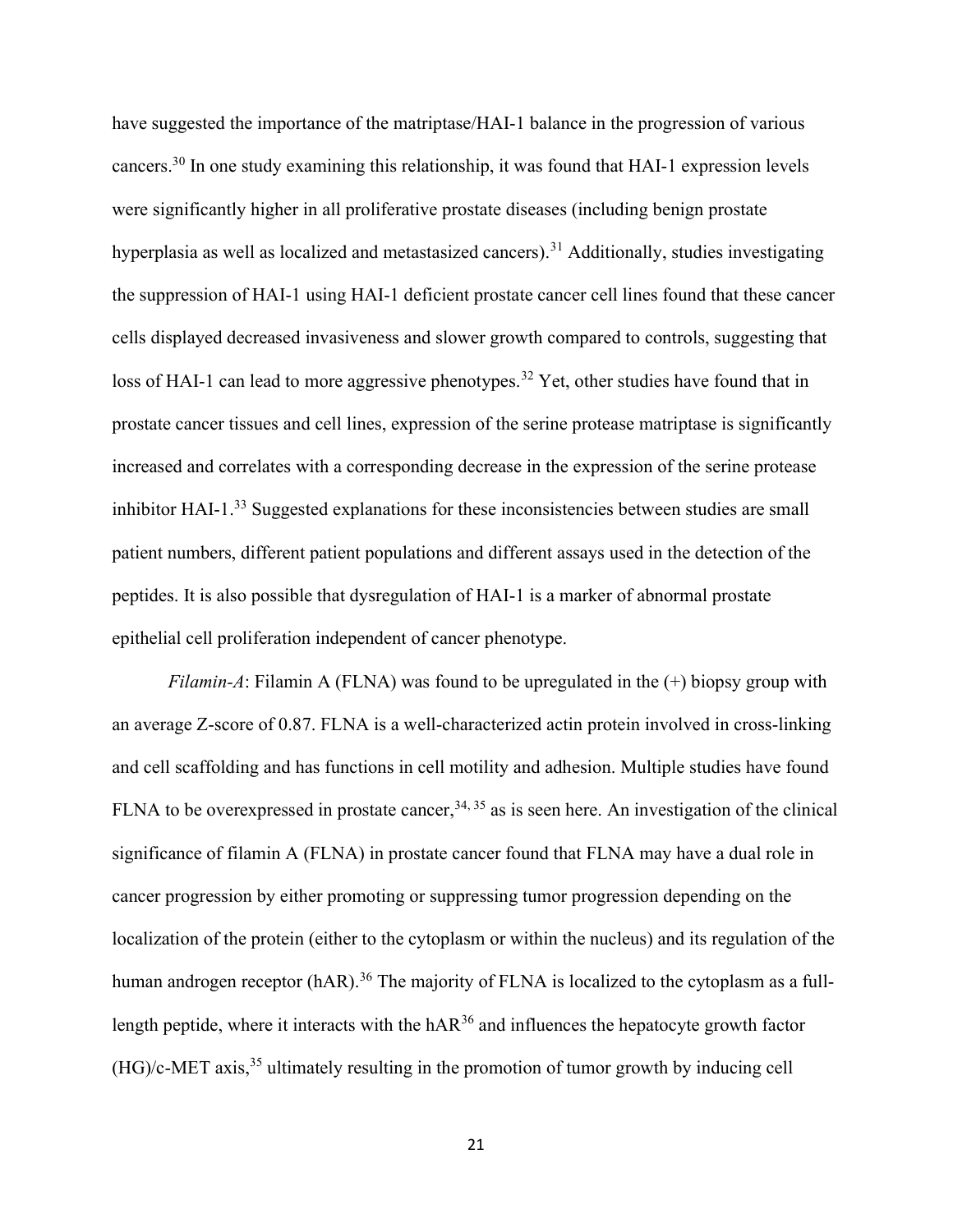invasion and migration. On the other hand, FLNA is highly susceptible to proteolysis, and the cleavage product is localized to the nucleus rather than the cytoplasm where it may act to suppress tumor growth and metastasis by interactions with transcription factors resulting in apoptosis and cell death.<sup>34</sup> In metastatic tissue, FLNA is primarily localized to the cytoplasm, while in localized prostate cancers, neoplasia, and normal tissues, FLNA is mostly nuclear. FLNA expression was found to be significantly decreased in prostate cancer tissues relative to normal tissues and that overexpression of FLNA in prostate cancer cell lines resulted in lower cell survival fraction, decreased migration and invasion, and lower expression of the matrix metallopeptidase 9 (MMP-9), $^{37}$  a peptide belonging to a class of enzymes involved in degradation of the cellular matrix in physiological processes such as cell migration (relevant to metastasis) and remodeling during angiogenesis (relevant to tumor progression). Further research is needed to determine how serum concentrations of FLNA correlate to the intracellular concentrations described here. Overall, these results suggest that FLNA correlates with prostate cancer disease stage and serves as a negative regulator of prostate cancer, making it a useful biomarker in the context of a protein fingerprint that could be indicative of disease state.

*Protein HEG homolog 1* (HEG1): HEG1 1 was seen to upregulated in the  $(+)$  biopsy group with an average Z-score of 0.84. This peptide has not been studied for its role in the context of prostate cancer, but studies of malignant mesothelioma found that HEG1 is involved in cell proliferation of malignant cells through a mechanism involving microRNA-23b.<sup>38</sup> In the study of malignant mesothelioma cells, Fujii et. al. demonstrated that HEG1 contains epidermal growth factor-like domains that influence cancers through aberrant signaling during cell adhesion and protection from invasion of tumor cells, thus supporting the survival and proliferation of malignant cells. This study found that cell proliferation significantly decreased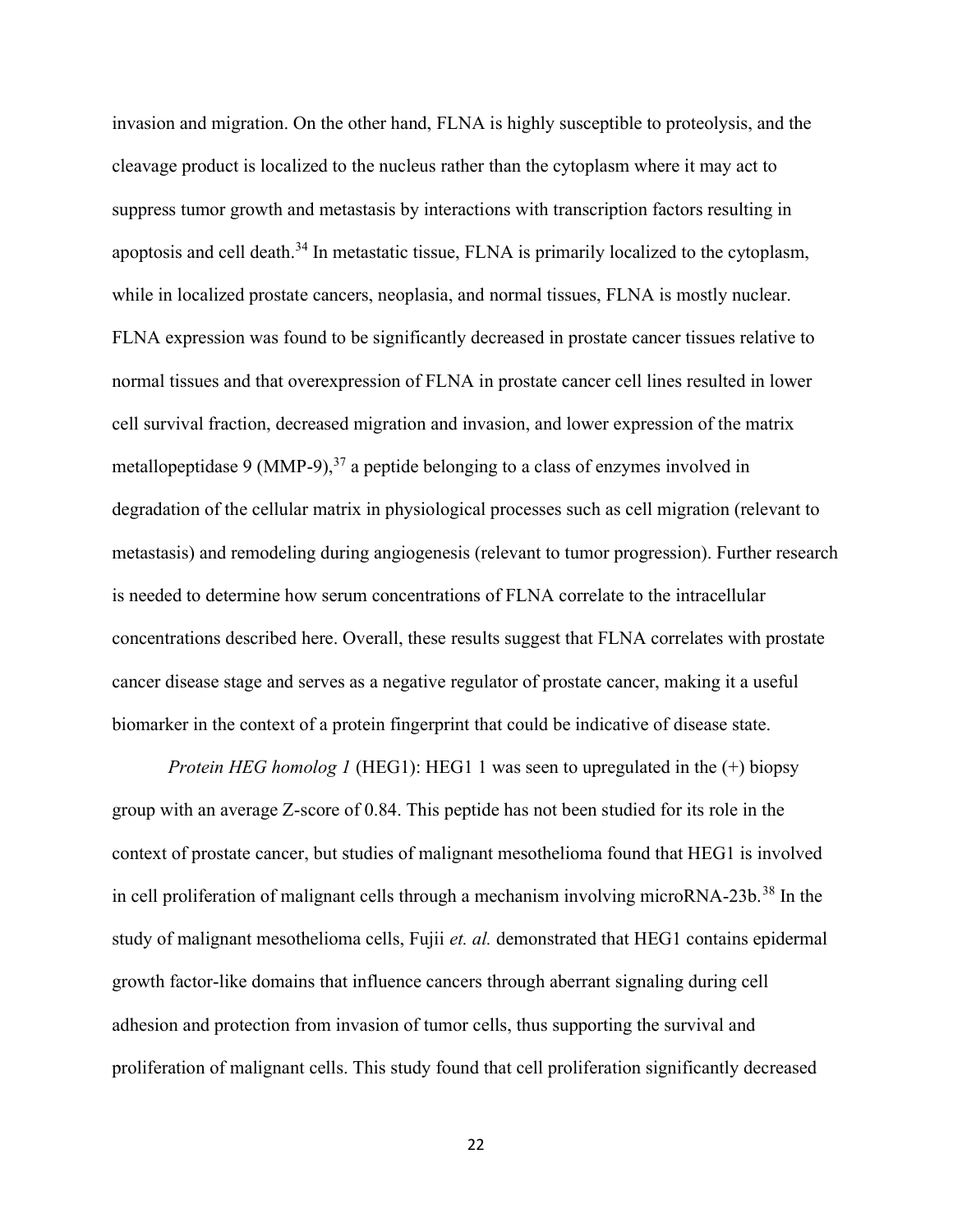following transfection with microRNA-23b inhibitor and/or HEG1 siRNA, and that suppression of microRNA-23b and/or HEG1 resulted in apoptosis through the induction of LC3-II, a protein involved in autophagy.<sup>38</sup> Together these results demonstrate that HEG1 and HEG1 mediated microRNA-23b signaling contribute to cell proliferation via evasion of apoptosis and autophagy in malignant cells. Further research is needed to identify if this is the same mechanism in prostate cancer cells.

Stromal cell-derived factor 1 (SDF1): SDF1 was found to be upregulated in the  $(+)$ biopsy group, with an average Z-score of 0.84. There is evidence that overexpression of the SDF1/CXCR4 (chemokine receptor type 4) axis is involved in the promotion of prostate tumor growth, localization of prostate cancer cells to bone, and facilitation of interactions between malignant cells and the bone environment, possibly helping to facilitate the transition from  $(+)$ biopsy to metastasis. This is especially significant given that in prostate cancer, metastatic disease is one of the leading causes of cancer-related death, and the primary location of metastasis in prostate cancer is bone.<sup>39</sup> Studies have demonstrated that SDF1 signaling can be activated by chemokine receptor type 4 (CXCR4) in prostate cancer cells via the loss of the tumor suppressor phosphatase and tensin homolog (PTEN) and resultant activation of the PI3K/Akt pathway which regulates SDF1/CXCR4 signaling.<sup>40</sup> SDF1 is produced by vascular endothelial cells and increases expression of the  $\beta_3$  subunit of  $\alpha_v$   $\beta_3$  receptors in prostate cancer cells, increasing the adhesiveness and invasiveness of these cells, and simultaneously induces expression and blockade of the cell adhesion molecule CD164 in prostate cancer cells,  $39$ decreasing their ability to adhere to endothelial cells in bone marrow and enhancing metastatic behavior. Additionally, silencing of CXCR4 was found to lead to a significant decrease in VEGF secretion and MMP-9 (which was previously seen to be downregulated by FLNA in the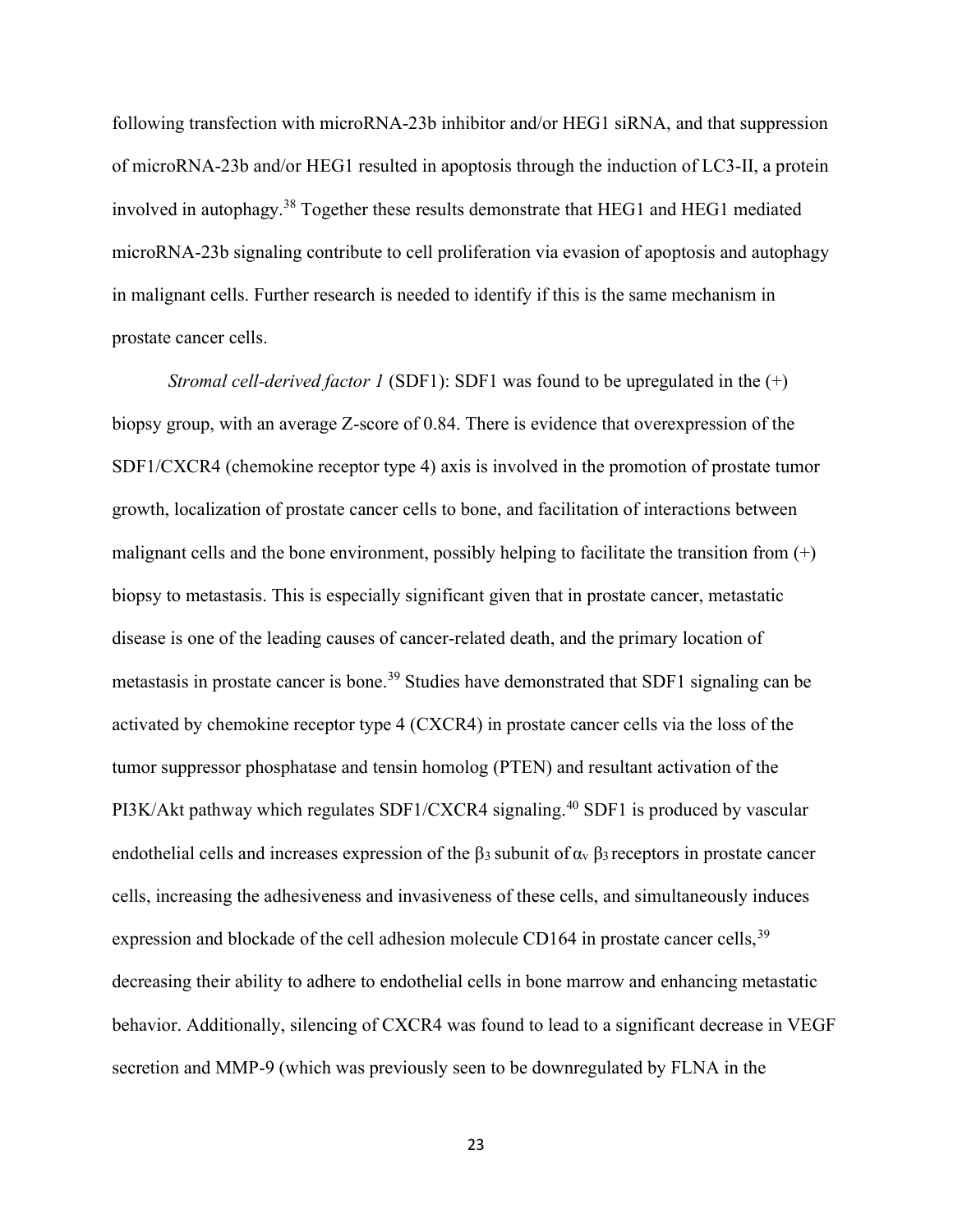suppression of tumor progression), resulting in delay of tumor growth, while higher levels of CXCR4 activity were associated with mitotic dormancy that facilitated colonization of the bone marrow by tumor cells in prostate cancer.<sup>39</sup> These data suggest that SDF1 is an important protein contributing to tumor progression in the development of prostate cancer.

#### IVd. (+) Biopsy – Bottom 10% (downregulated proteins)

*Hepcidin*: Hepcidin was the most significantly downregulated protein in the  $(+)$  biopsy patient group, with an average Z-score of -0.56. This is interesting because multiple studies have demonstrated the opposite, the overexpression of hepcidin in both malignant and metastatic prostate cancer.41-43 One study found that hepcidin-silenced prostate cancer cells had significantly lower iron levels and reduced expression of ferroportin (an iron transporter), and that hepcidin-silenced cells treated with exogenous iron had significantly greater proliferative capacity and a higher migration rate.<sup>41</sup> The researchers proposed that hepcidin is involved in the onset of prostate cancer through a mechanism involving downregulation of ferroportin expression and increased intracellular iron levels to enhance cell proliferation, migration, and evasion of apoptosis by cancer cells. Another study found that prostate epithelial cells synthesize their own hepcidin (through a unique intersection of pathways involving BMP4/7, IL6, Wnt, and the agonist of both BMP and Wnt, SOSTDC1), and that hepcidin synthesis and secretion are significantly increased in prostate cancer cells and tissues and promote prostate cancer growth and progression by the same mechanism described above, by decreasing cell surface ferroportin and increasing intracellular iron retention.<sup>43</sup> It is unclear why in the protein fingerprint generated here hepcidin was found to be downregulated in every patient in both the  $(+)$  biopsy and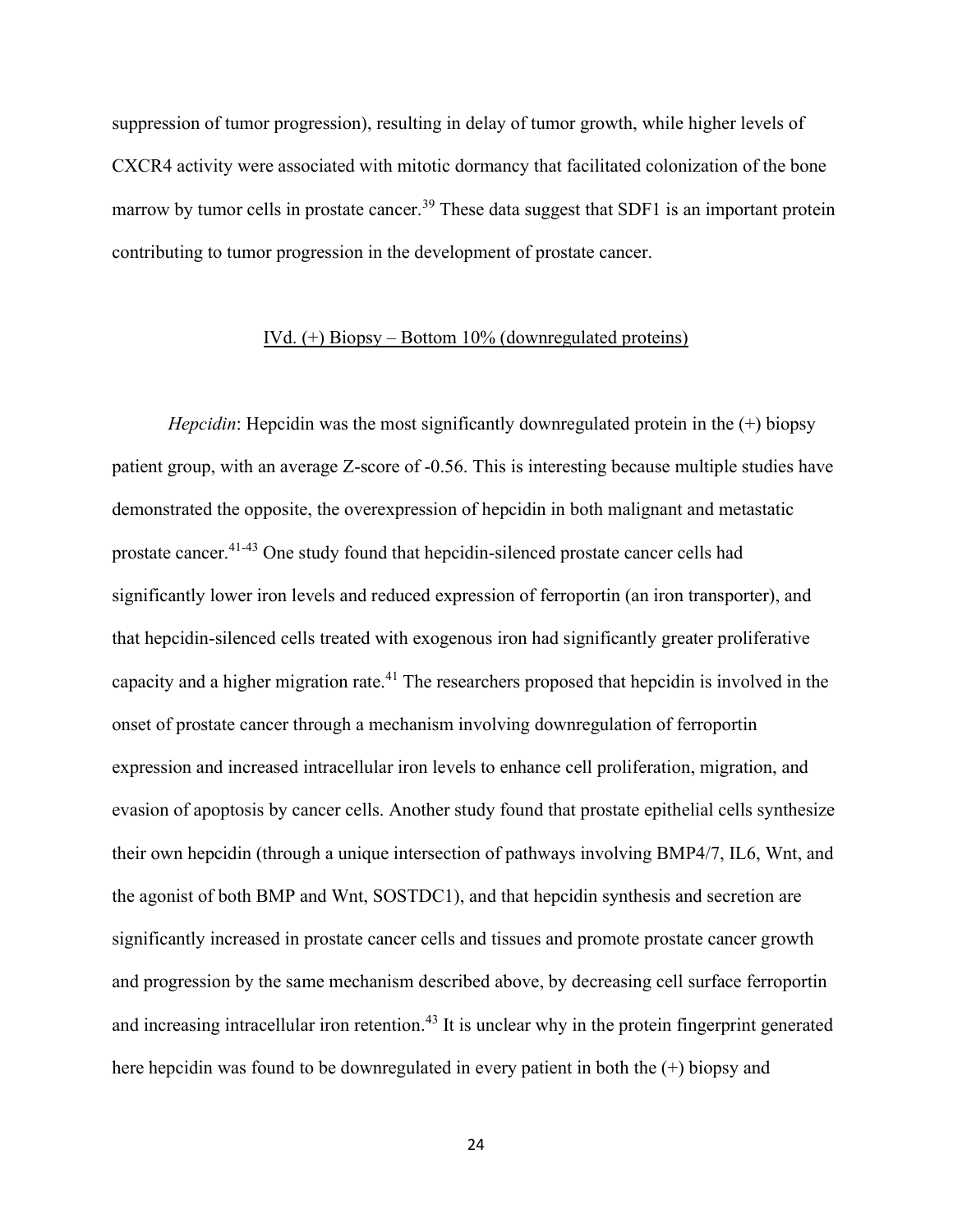metastasis groups. Further analysis with a greater number of patients is needed to confirm these findings.

Cystatin C: Cystatin C was downregulated in the  $(+)$  biopsy patient group, with an average Z-score of -0.52. Cystatin C is a secreted cysteine protease inhibitor and that processes including neutrophil chemotaxis, tissue inflammation, resistance to infections, and bone resorption (as such, this protein has been proposed as a biomarker for increased osteoblastic activity in prostate cancer patients who have progressed to the metastasis disease state). Cystatin C has previously been found to be downregulated in prostate cancer, and one group of researchers proposed that cystatin C prevents tumor progression by exerting influence on the MAPK/Erk (specifically by inducing Erk2 inhibitor, thus inhibiting MAPK/Erk2 activity) and androgen receptor pathways in the invasion of prostate cancer cells.<sup>44</sup> Researchers found that cystatin C expression was inversely correlated with matrix metalloproteinase 2 (MMP-22), which along with MMP-9 discussed above in the context of upregulation of filamin A in  $(+)$ biopsy, is a protein that contributes to tumor progression and metastasis. In vitro experiments showed that silencing of cystatin C using siRNA resulted in increased invasiveness of prostate cancer cells, while overexpression of cystatin C significantly reduced the invasiveness of malignant cells.<sup>44</sup> Researchers also found that tissue expression of androgen receptor (AR) is inversely correlated with cystatin C expression, and that overexpression of AR is a mechanism that further enhances tumor progression by overcoming the inhibiting effects of transforming growth factor beta 1 (TGFbeta1), which induces growth inhibition and apoptosis.<sup>45</sup> Cystatin C expression was significantly lower in malignant than benign tissues, and decreased cystatin C levels correlated with lower patient survival, suggesting the relevance of using cystatin C as a biomarker to discriminate between cancerous and non-cancerous prostate disease states.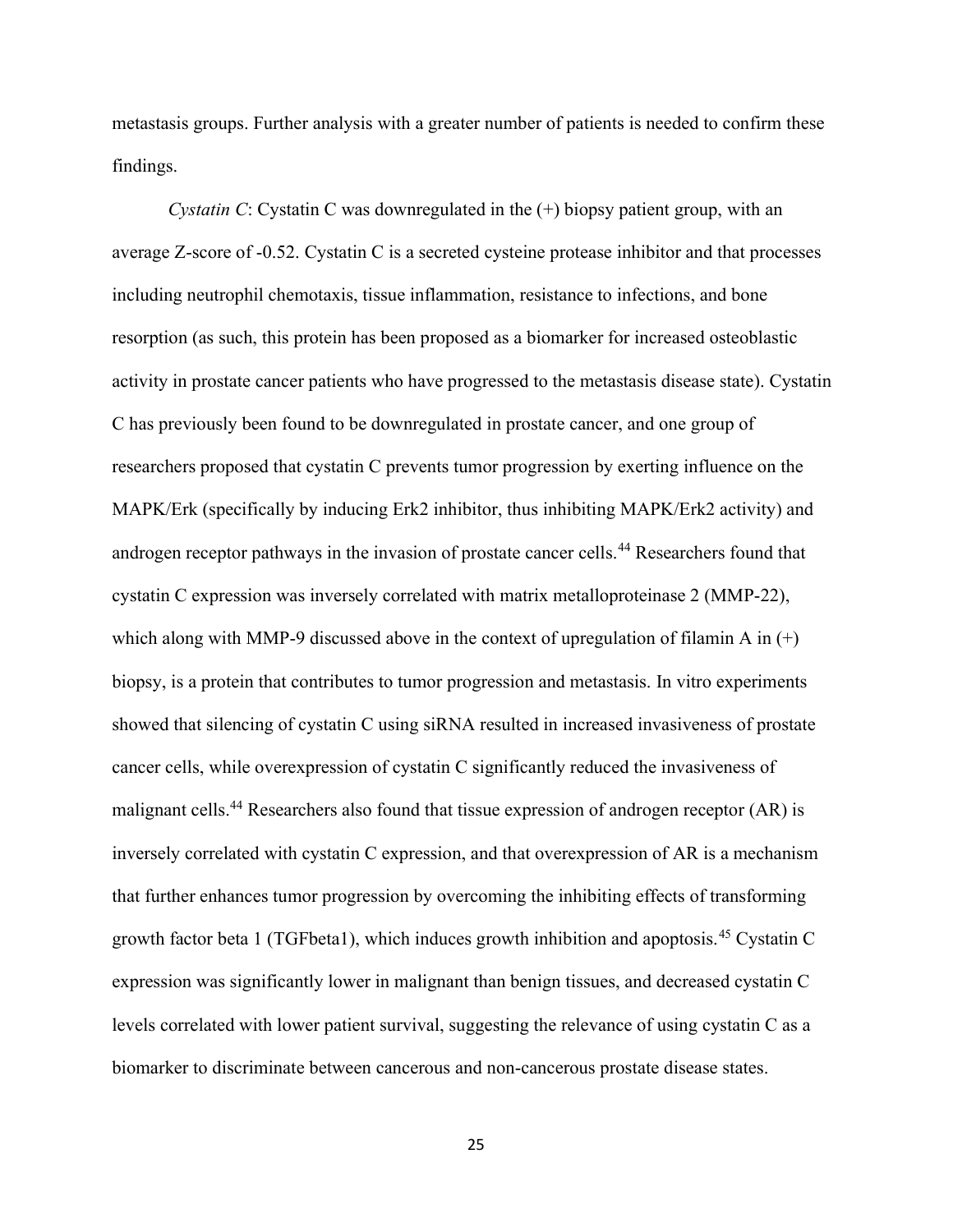Plasminogen: Plasminogen was found to be downregulated in the (+) biopsy group, with an average Z-score of -0.46. One study measuring the expression of urokinase-type plasminogen activator system members (including urokinase-type plasminogen activator (uPA), uPA-receptor (uPAR), and plasminogen activator inhibitor-1 (PAI-1)) in prostate cancer patients demonstrated that these proteins have important roles in prostate cancer tumor progression through regulation of a uPA/uPAR/PAI-1 axis via both autocrine and paracrine mechanisms.<sup>46</sup> Urokinase-type activator (uPA) is a serine protease that activates plasminogen by catalyzing the conversion of plasminogen to plasmin, which degrades various matrix proteins. The binding of uPA to the uPAR also results in signaling cascades leading to angiogenesis,  $47$  chemotaxis,  $48$  cell adhesion,  $49$ and cell proliferation.<sup>50</sup> Researchers found that uPA was overexpressed in prostate cancer cells, both in primary prostate cancer and metastasis, and silencing of uPA in prostate cancer cells in vivo using siRNA resulted in decreased uPA, suppressed uPAR, and resulted in significant reduction of prostate tumor growth.<sup>46</sup> Given that plasminogen is the substrate of uPA, it is logical that overexpression of uPA resulted in the downregulation of plasminogen seen in the  $(+)$  biopsy group examined here. Interestingly, the researchers found that PAI-1 was also overexpressed in prostate cancer cells, which they found was due to soluble factors that stimulated PAI-1 gene transcription in bone cells (subsequently, uPA silencing by PAI-1 then led to reduction of PAI-1 expression).<sup>46</sup> This suggests that plasminogen could briefly become less significantly downregulated, depending on the amount of circulating PAI-1. Altogether, these data suggest that prostate cancer-cell mediated dysregulation of proteins in the enzymatic cascade in which plasminogen is a component are the source of dysregulation of plasminogen.

Complement component C7: Complement component C7 was found to be downregulated in the (+) biopsy group, with an average Z-score of -0.46. Complement C7 has been identified by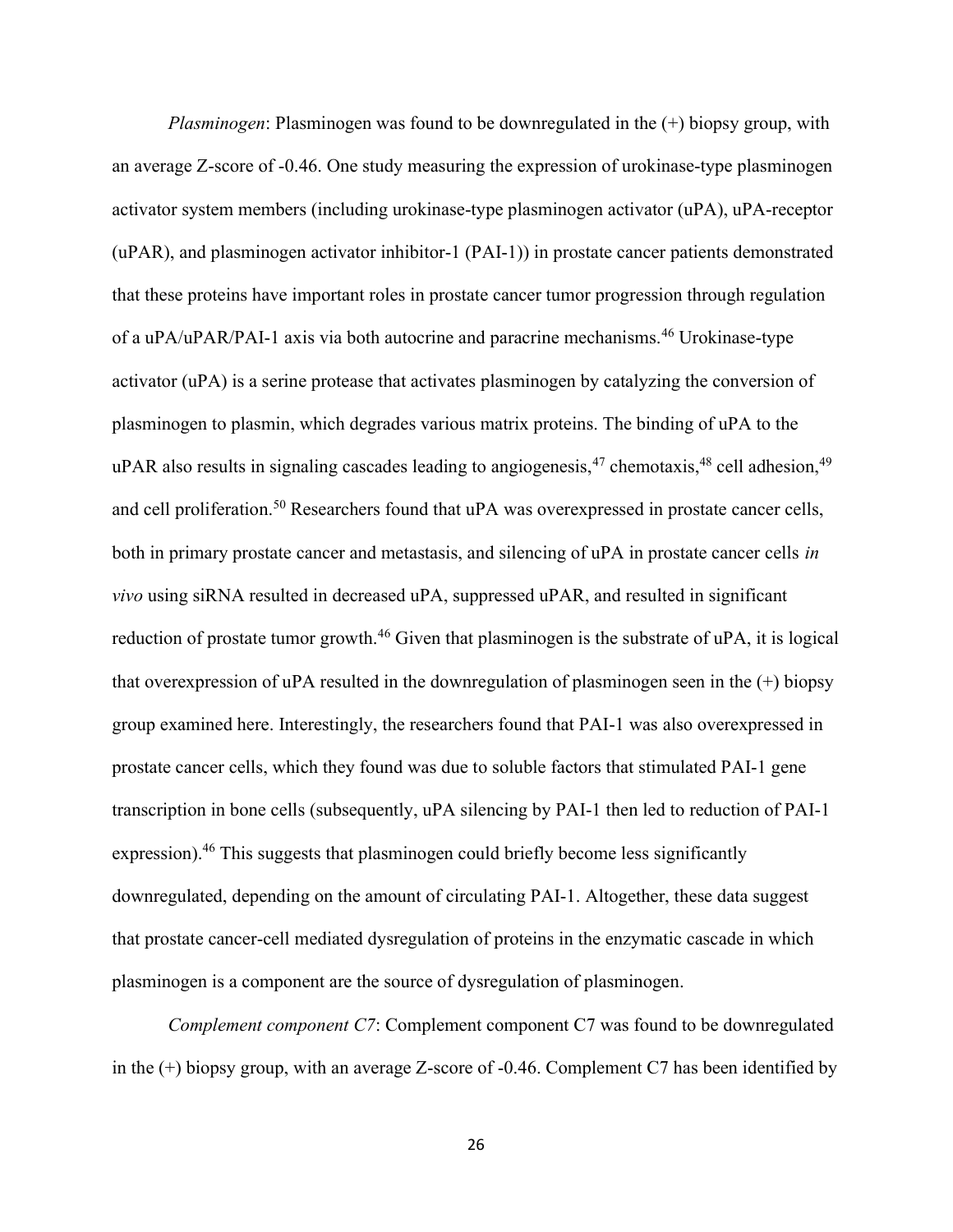multiple studies as a potential tumor suppressor.<sup>51, 52</sup> Researchers found that C7 expression was significantly lower in prostate cancer cells than in normal tissues, that lower expression was correlated with higher clinical T stage (referring to the size and extent of the main tumor), and that C7 was significantly correlated to nine cell signaling pathways (including cytokine/cytokine receptor interaction, focal adhesion, chemokine signaling, calcium signaling, JAK stat signaling, cell adhesion, axon guidance, leukocyte transendothelial migration, and vascular smooth muscle contraction pathways).<sup>51</sup> The researchers did not identify the mechanism causing downregulation of C7, but did point out genetic alteration was found in 26 of 136 (19%) prostate cancer patients, with the most common mutation being a missense mutation.<sup>51</sup> Further research is needed to identify the mechanism resulting in the downregulation of complement C7 in prostate cancer.

Apolipoprotein  $A$ -IV (APOA4): APOA4 was found to be downregulated in the  $(+)$  biopsy group, with an average Z-score of -0.43. Important to note, this was the only biomarker in common between the metastasis and  $(+)$  biopsy groups top/bottom 10% and was oppositely dysregulated between these two groups (average Z-score for APOA4 in metastasis was 1.95). APOA4 is a lipid-binding protein synthesized in the small intestine which is packaged into chylomicrons and is present on chylomicron remnants and high-density lipoproteins as well as in lipid-free form in systemic circulation.<sup>53</sup> APOA4 has many identified physiological roles; one that could potentially be relevant to prostate cancer is its role in platelet aggregation and thrombosis. ApoA-IV negatively regulates αIIbβ3-mediated platelet aggregation and thrombosis.<sup>54</sup> However, study of this pathway specifically in prostate cancer patients is needed to identify if APOA4 has any sort of relevance in this context. Given the diverse functions and locations of APOA4, it could simply be dysregulated in prostate cancer due to the dysregulation of various other biological pathways that interact with or influence this peptide.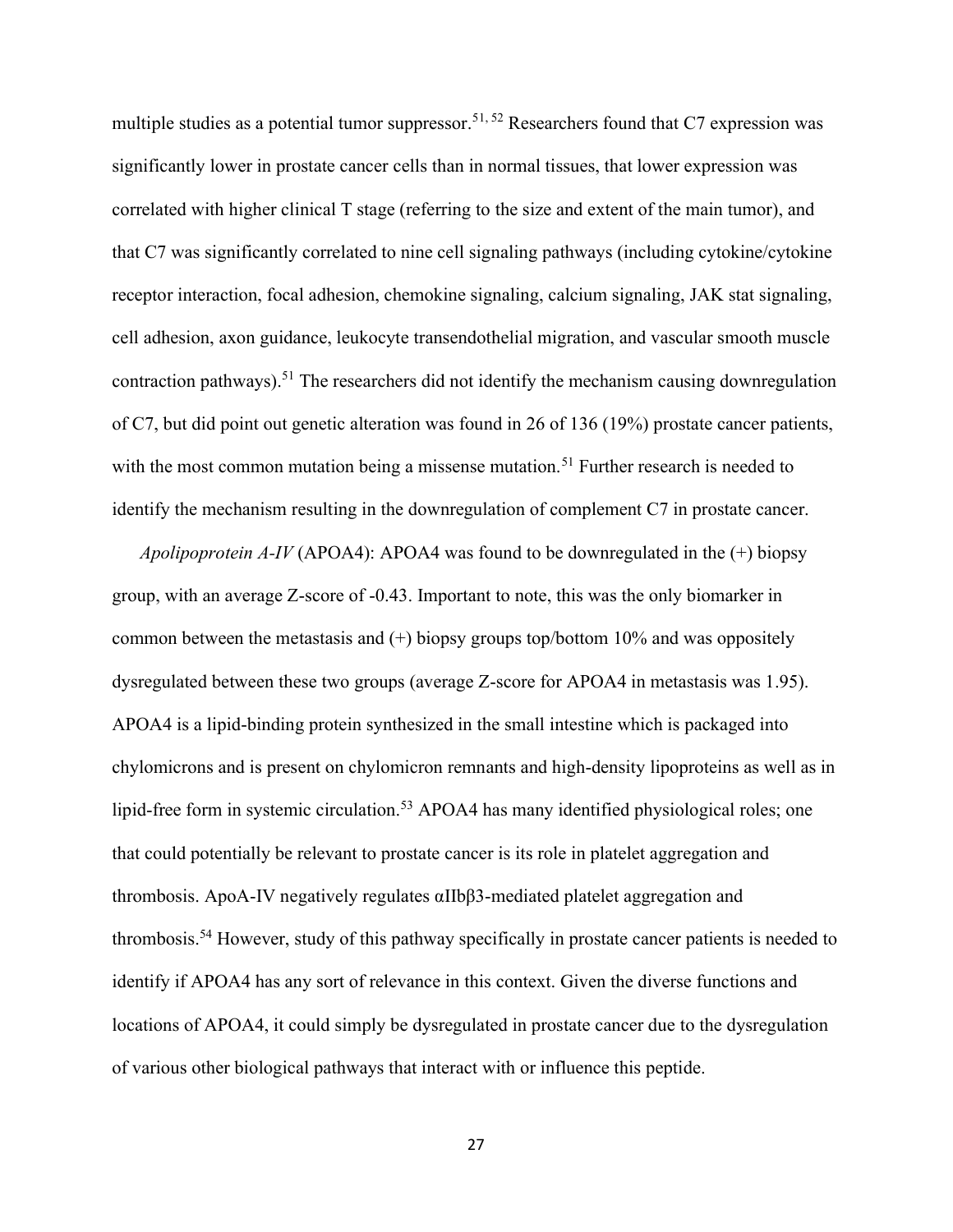#### IV. DISCUSSION

The questions central to this study were *can* different families of protein biomarkers be used to diagnose specific disease states, specifically metastatic versus malignant prostate cancer, and why are various proteins found to be dysregulated in these disease states?

The answers are complex; immediately of interest is that there are no proteins in common between the (+) biopsy and metastasis groups top and bottom 10% except apolipoprotein A-IV, which is upregulated in metastasis and downregulated in  $(+)$  biopsy. This suggests significant changes or differences in the metabolic processes occurring in the body during different disease states as the prostate cancer progresses and supports the development of unique protein fingerprints to accurately predict disease state and discriminate between metastasis and (+) biopsy. On the other hand, several biomarkers were commonly downregulated across the  $(+)$ biopsy, (-) biopsy, and control groups. Cystatin C was downregulated in both the (+) biopsy and control groups, and plasminogen and apolipoprotein A-IV were both downregulated in  $(+)$ biopsy and (-) biopsy groups. While this isn't relevant to the conversation about discriminating between metastatic and  $(+)$  biopsy disease states, this predicts potential difficulty in using these specific biomarkers to discriminate between the disease and non-disease states of  $(+)$  and  $(-)$ biopsy, such as is commonly needed to distinguish a malignant tumor from benign prostatic hyperplasia and suggests the need for further analysis to determine if there is a significant threshold level to identify disease state despite these being similarly dysregulated between disease and non-disease state groups.

Which of the investigated proteins would make good biomarkers for prostate cancer? Primarily, proteins that are statistically significantly dysregulated, proteins that have a role in a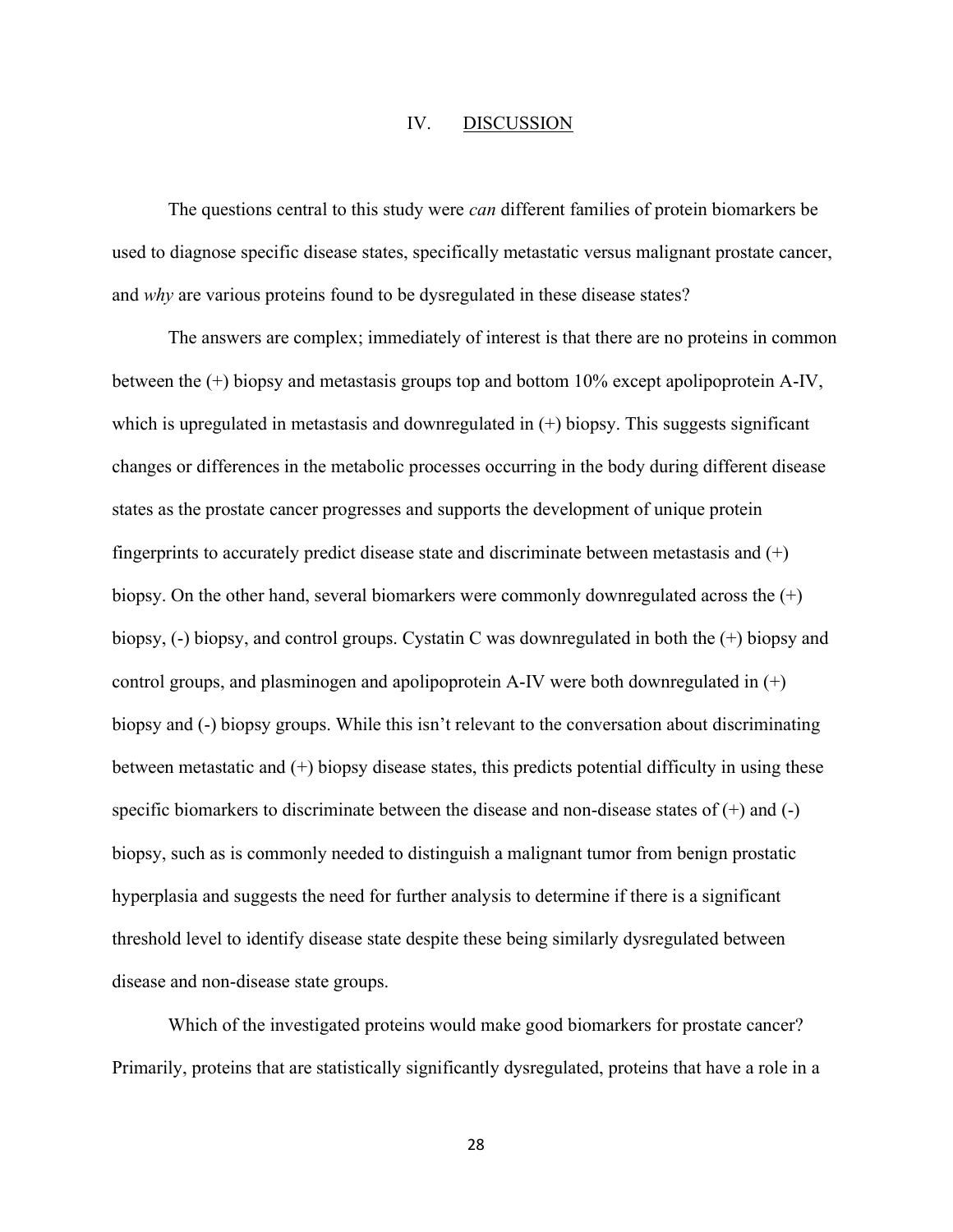mechanism relevant to prostate cancer (specificity), and that are present at a detectable level in plasma are great candidates. One thing to consider about the protein biomarkers investigated here is that these peptides specifically resulted from the unique method used to extract them (thiolfunctionalized MSNs were used for their demonstrated ability to capture low-molecular weight proteins). Other methods investigating serum protein composition in prostate cancer patients might yield slightly different results, depending on the methods used to identify the proteins present. This leads us to the question, should we rely only on proteins that have a clearly defined role in prostate cancer, or can simply diagnostic markers (i.e. markers that do not have a clearly defined role in prostate cancer or are common to other cancers as well) be just as accurate? Further studies repeating the methods used here are needed to further validate the data by increasing the number of patients, and thus serum samples, and increasing the confidence in the results obtained in this analysis. Additionally, investigation of the serum levels of the 51 peptide biomarkers identified in the heat map for prostate cancer in patient groups with other cancer types would help to identify biomarkers that are potentially specific to prostate cancer.

How many biomarkers are needed to achieve high-accuracy and consistently reliable diagnosis? Although more data is needed to determine the ideal number of biomarkers to form the fingerprint that would be used to screen patients, the past unreliability of PSA demonstrates the need to rely on more than one biomarker to diagnose prostate cancer. A fingerprint relying on potentially dozens of biomarkers would provide a novel approach that could help to reduce the prevalence of inaccurate diagnoses (both false positives and incorrect negatives) by allowing patients to vary in serum levels of one or more biomarkers, a natural phenomenon in humans that all differ with respect to metabolism and possible comorbidities, while overall still demonstrating good correlation to the determined fingerprints. In the study analyzed here, over 400 proteins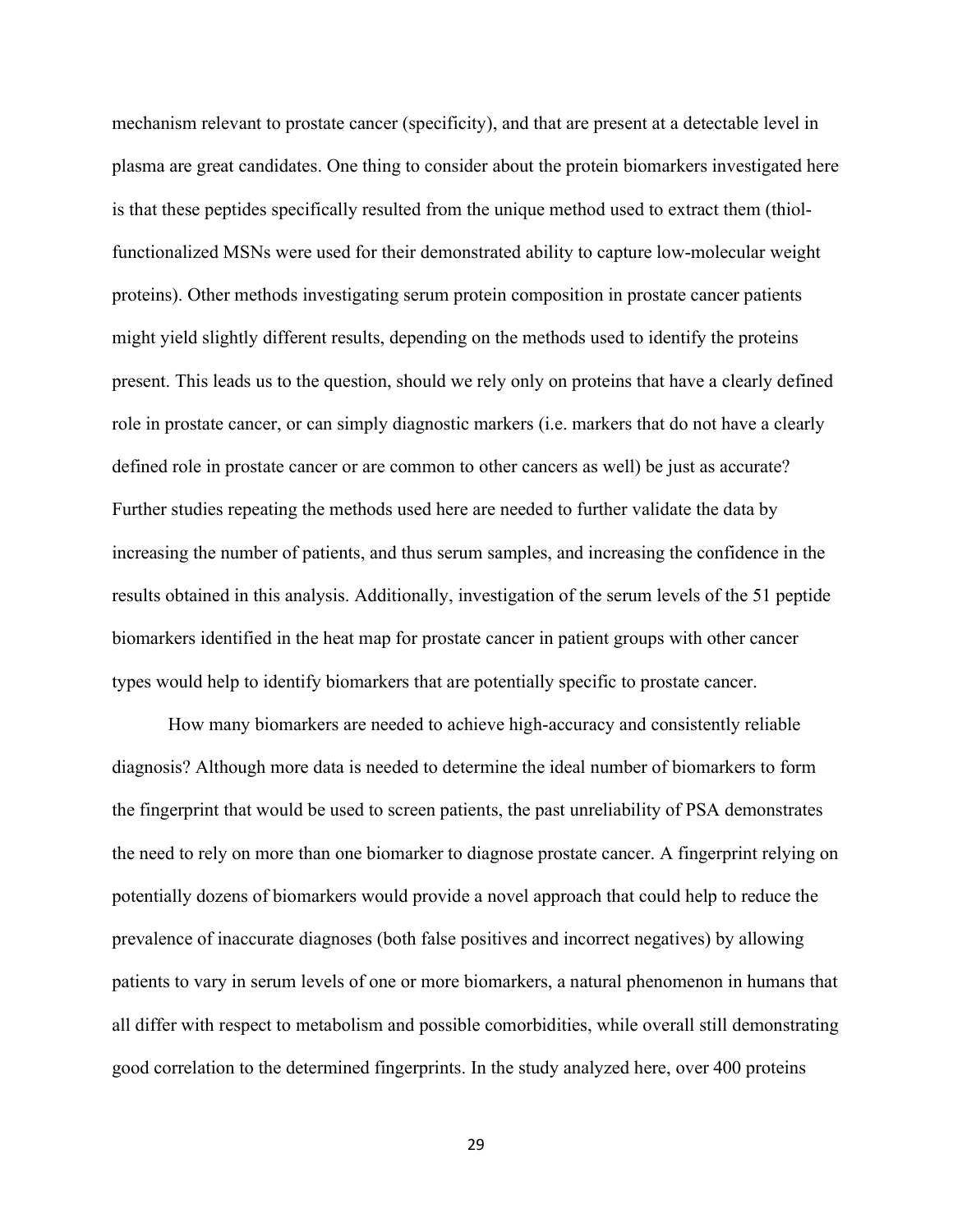were initially screened, of those 51 were determined to be significantly dysregulated,  $9$  and approximately 20 were analyzed here, suggesting that a relatively small subset might be indicative of disease and sufficient to create an accurate fingerprint.

Also,worth noting is that the Z-score values, while fairly significant for the most dysregulated proteins in the metastasis group (ranging from around 1.5 to 2 standard deviations away from the mean), were less significant for the most dysregulated proteins in the  $(+)$  biopsy group (ranging approximately  $0.5$  to  $\leq$  1 standard deviation from the mean). These statistics suggest that the protein fingerprint for metastasis would have more diagnostic power as a test for the metastatic disease state than the protein fingerprint for  $(+)$  biopsy. Yet, given the need to catch cancer early to improve patient outcomes, the goal would be to diagnose prostate cancer before it achieves metastasis. Therefore, relying on correlation to a greater number of proteins seems appropriate, especially in the (+) group where patients are apparently less likely to have significant dysregulation in the proteomic composition.

The major limitation to this study was the utilization of a small patient group. There was a total of 22 patients used in this study. While average values were used for Z-score across patient groups for each disease state, high outliers (Z-scores of  $\geq 4$  or  $\leq$ -4) had the potential to inflate Z-score values than if a larger patient group was used. The small number of patients might also be able to explain some of the discrepancies seen where the direction of dysregulation didn't correspond with the current scientific literature. In addition, this study compared prostate cancer patients to healthy controls and did not compare to other cancer patient groups. This makes it difficult to identify biomarkers unique to prostate cancer based off statistical data alone.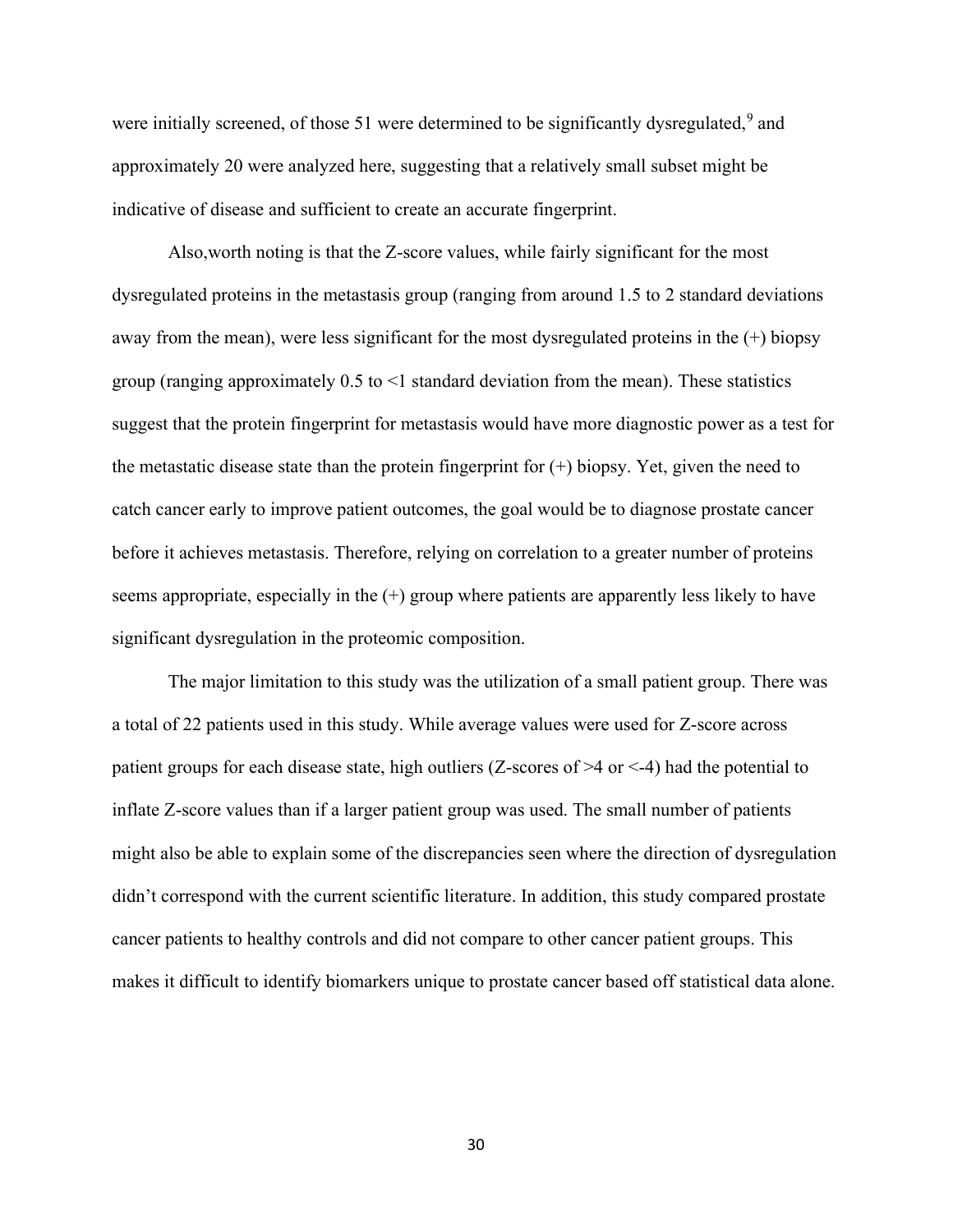## V. CONCLUSIONS & FUTURE DIRECTIONS

In conclusion, current literature clearly shows the need for a more reliable diagnostic test for prostate cancer than the current PSA test to increase diagnosis accuracy and improve prognosis through earlier identification of and higher specificity for prostate cancer. A protein "fingerprint" identifies a characteristic set of proteins indicative of disease. In this analysis, different proteins were seen to have distinctly different levels of significance in the plasma of patients at different stages of prostate cancer. This is promising evidence for the potential use of protein fingerprints specific to each disease state and the ability to diagnose a patient's stage of cancer (metastasis, positive biopsy) and differentiate from certain non-disease states such as benign prostatic hyperplasia (negative biopsy). Additionally, peptide biomarkers were investigated for the specific mechanisms resulting in their dysregulation in the context of prostate cancer, elucidating some of the physiological processes that are occurring in each disease state and contributing to a greater understanding of the way in which prostate cancer progresses.

Future research is needed with a larger patient group to reproduce and expand on the data presented here. A patient group of 55 participants has been identified at the University of Vermont Medical Center as highly genetically pre-disposed for developing prostate cancer and would serve as a good resource for this research. Groups such as this would provide an excellent opportunity for a longitudinal study, such as an observation cohort study, to identify trending biomarkers over time and distinguish "delta values," or how quickly each protein biomarker is changing in its level of significance of dysregulation over time. For example, repeatedly analyzing the biomarkers of interest in a group of  $(+)$  biopsy patients over a significant period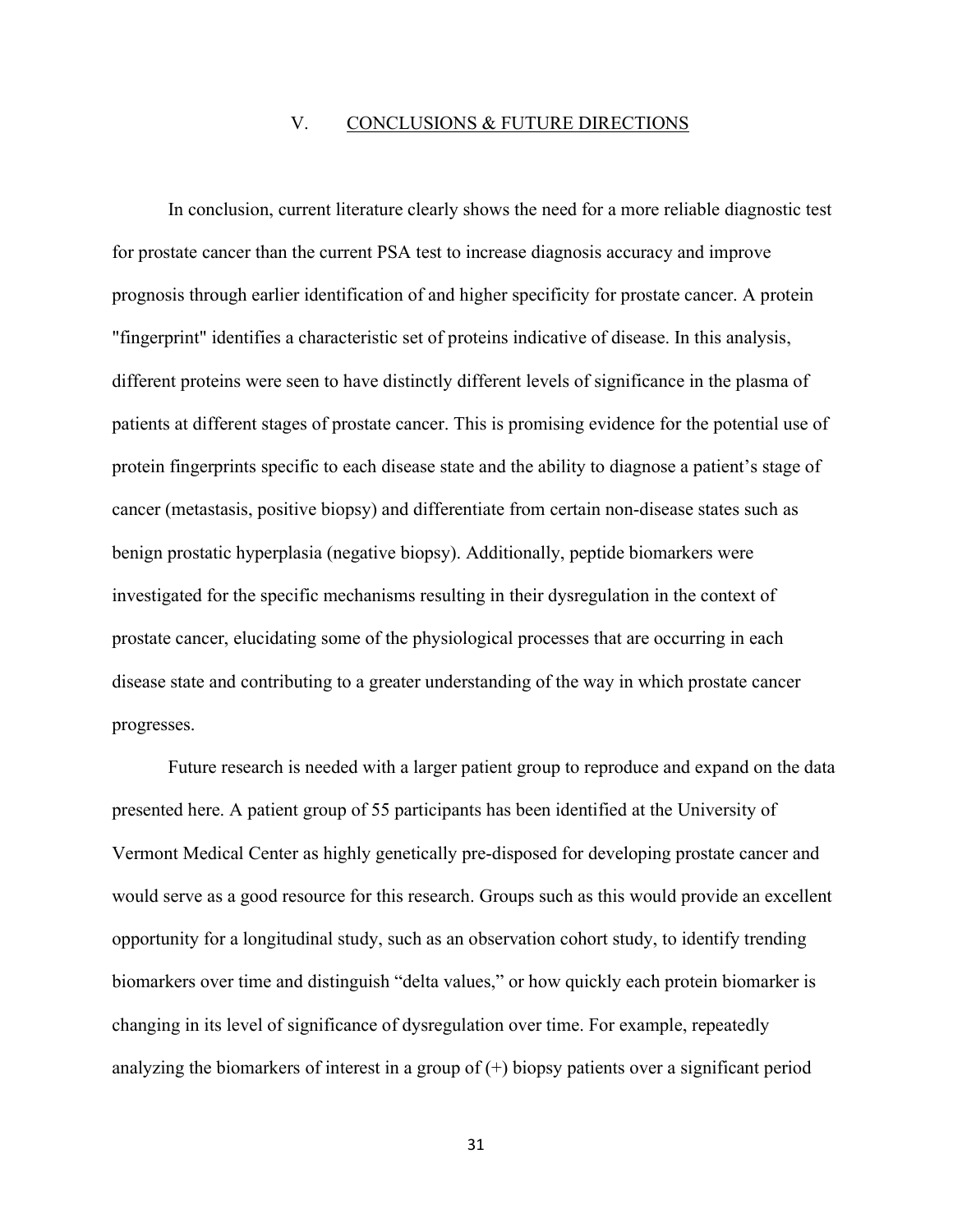would clearly indicate how quickly these proteins are becoming dysregulated. Future analysis using the same methods as described in this analysis to compare protein fingerprints in noncancerous disease states, such as negative biopsy and benign prostatic hyperplasia, is needed to help identify the biological mechanisms that differ for non-cancerous disease states as well. The development and comparing of protein fingerprints of different cancer types would also be useful to help distinguish biomarkers specific to prostate cancer versus other cancers, and which biomarkers are common to multiple cancer types. The development of "control fingerprints," in which the average Z-score of each protein is set to zero in the control patient group, would provide a different way to look at the dysregulation of the proteins in the fingerprint (in this study, the Z-scores were calculated relative to an average taken across all patients in the study. Therefore, proteins were also necessarily apparently up- and down-regulated in controls as well). Another interesting angle to investigate would be to include the PSA levels of these patients in this study and to compare the rate of dysregulation of the protein biomarkers to the amount of change in PSA levels. Additionally, further studies comparing the power of various families of biomarkers (such as peptides compared to miRNA) to accurately predict disease are needed to identify the most worthwhile biomarker candidates to pursue in the context of prostate cancer.

Ultimately, the analysis of the proteomic profile and composition in prostate cancer patients presented here demonstrates the relevance of certain proposed biomarkers to the physiological mechanisms in the cancerous disease states, demonstrates the specificity of protein fingerprints for different disease state (metastasis, (+) biopsy, and (-) biopsy), and reinforces the validity of pursuing families of peptide biomarkers found in human serum to generate a protein fingerprint characteristic of prostate cancer, with the goal of future application as a less-invasive diagnostic method providing the earlier detection and more accurate diagnosis of prostate cancer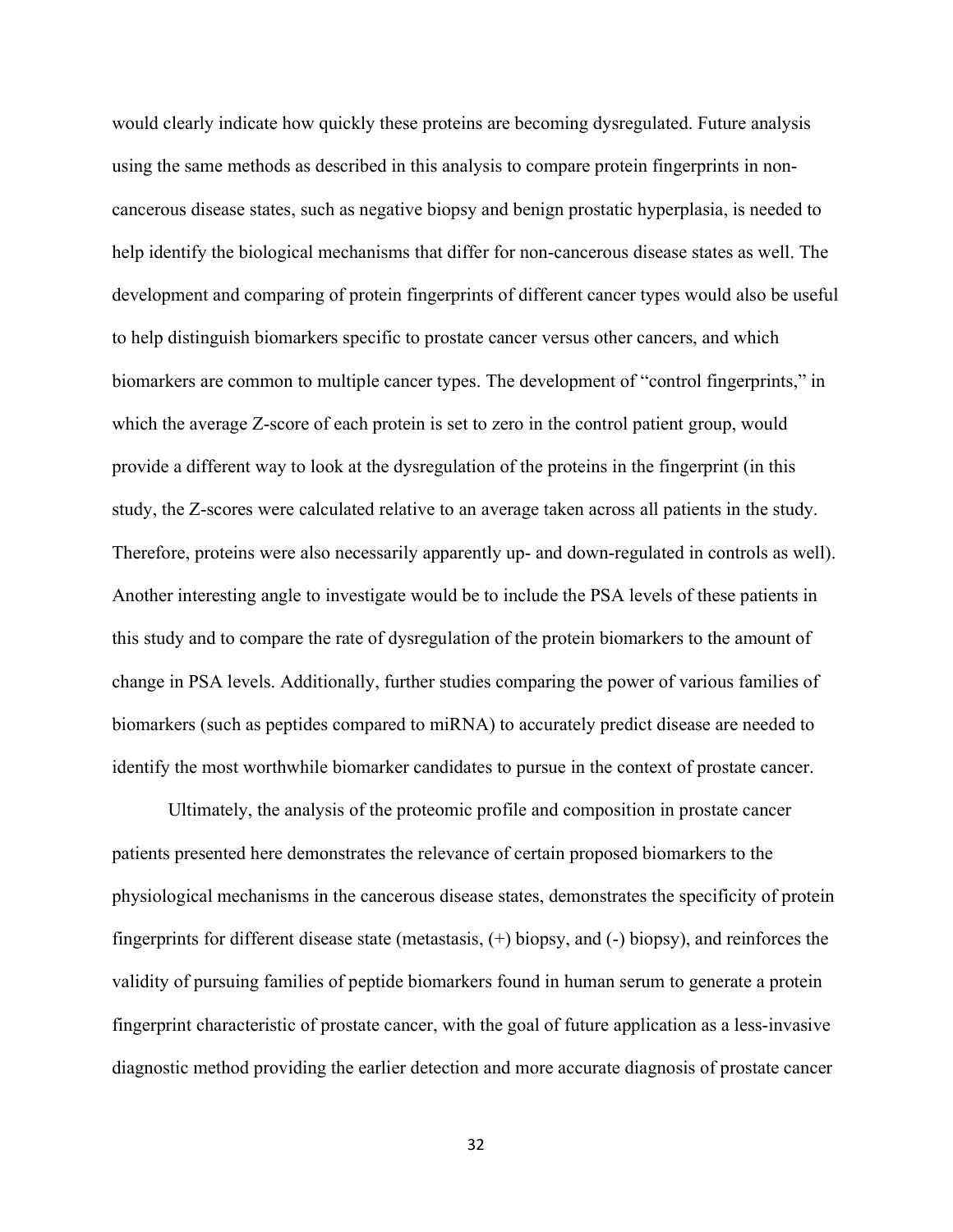and thus improving both patient prognosis and psychological well-being. The greater understanding of the biological mechanisms resulting in the dysregulation of the proteomic profile presented here also presents potential opportunities for the identification of novel therapeutic targets in prostate cancer.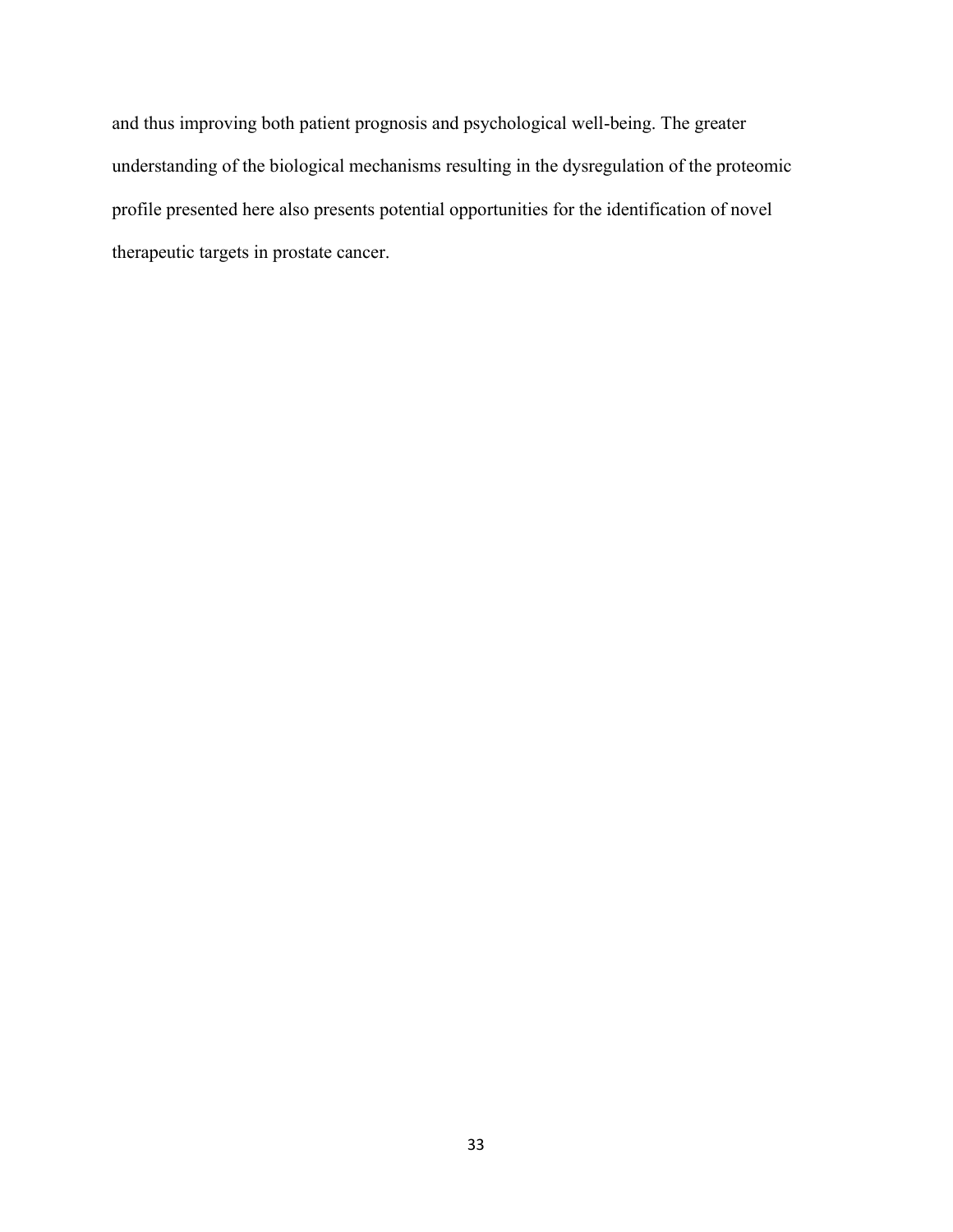## VI. REFERENCES

1. Siegel, R. L.; Miller, K. D.; Jemal, A., Cancer statistics, 2019. CA Cancer J Clin 2019, 69 (1), 7- 34.

2. Balk, S. P.; Ko, Y. J.; Bubley, G. J., Biology of prostate-specific antigen. *J Clin Oncol* 2003, 21 (2), 383-91.

3. Moyer, V. A.; Force, U. S. P. S. T., Screening for prostate cancer: U.S. Preventive Services Task Force recommendation statement. Ann Intern Med 2012, 157 (2), 120-34.

4. Adam, B. L.; Qu, Y.; Davis, J. W.; Ward, M. D.; Clements, M. A.; Cazares, L. H.; Semmes, O. J.; Schellhammer, P. F.; Yasui, Y.; Feng, Z.; Wright, G. L., Jr., Serum protein fingerprinting coupled with a pattern-matching algorithm distinguishes prostate cancer from benign prostate hyperplasia and healthy men. Cancer Res 2002, 62 (13), 3609-14.

5. Ferro, M.; Buonerba, C.; Terracciano, D.; Lucarelli, G.; Cosimato, V.; Bottero, D.; Deliu, V. M.; Ditonno, P.; Perdona, S.; Autorino, R.; Coman, I.; De Placido, S.; Di Lorenzo, G.; De Cobelli, O., Biomarkers in localized prostate cancer. Future Oncol 2016, 12 (3), 399-411.

6. Saini, S., PSA and beyond: alternative prostate cancer biomarkers. Cell Oncol (Dordr) 2016, 39 (2), 97-106.

7. Larkin, S. E.; Johnston, H. E.; Jackson, T. R.; Jamieson, D. G.; Roumeliotis, T. I.; Mockridge, C. I.; Michael, A.; Manousopoulou, A.; Papachristou, E. K.; Brown, M. D.; Clarke, N. W.; Pandha, H.; Aukim-Hastie, C. L.; Cragg, M. S.; Garbis, S. D.; Townsend, P. A., Detection of candidate biomarkers of prostate cancer progression in serum: a depletion-free 3D LC/MS quantitative proteomics pilot study. Br J Cancer 2016, 115 (9), 1078-1086.

8. Giskeodegard, G. F.; Hansen, A. F.; Bertilsson, H.; Gonzalez, S. V.; Kristiansen, K. A.; Bruheim, P.; Mjos, S. A.; Angelsen, A.; Bathen, T. F.; Tessem, M. B., Metabolic markers in blood can separate prostate cancer from benign prostatic hyperplasia. Br J Cancer 2015, 113 (12), 1712-9.

9. Vidaurre-Agut, C.; Rivero-Buceta, E.; Romani-Cubells, E.; Clemments, A. M.; Vera-Donoso, C. D.; Landry, C. C.; Botella, P., Protein Corona over Mesoporous Silica Nanoparticles: Influence of the Pore Diameter on Competitive Adsorption and Application to Prostate Cancer Diagnostics. ACS Omega 2019, 4 (5), 8852-8861.

10. Clemments, A. M.; Botella, P.; Landry, C. C., Protein Adsorption From Biofluids on Silica Nanoparticles: Corona Analysis as a Function of Particle Diameter and Porosity. ACS Appl Mater Interfaces 2015, 7 (39), 21682-9.

11. Page, L. J.; Huff, M. E.; Kelly, J. W.; Balch, W. E., Ca2+ binding protects against gelsolin amyloidosis. Biochem Biophys Res Commun 2004, 322 (4), 1105-10.

12. Chen, C. C.; Chiou, S. H.; Yang, C. L.; Chow, K. C.; Lin, T. Y.; Chang, H. W.; You, W. C.; Huang, H. W.; Chen, C. M.; Chen, N. C.; Chou, F. P.; Chou, M. C., Secreted gelsolin desensitizes and induces apoptosis of infiltrated lymphocytes in prostate cancer. Oncotarget 2017, 8 (44), 77152-77167.

13. Karczmarski, J.; Rubel, T.; Mikula, M.; Wolski, J.; Rutkowski, A.; Zagorowicz, E.; Dadlez, M.; Ostrowski, J., Pre-analytical-related variability influencing serum peptide profiles demonstrated in a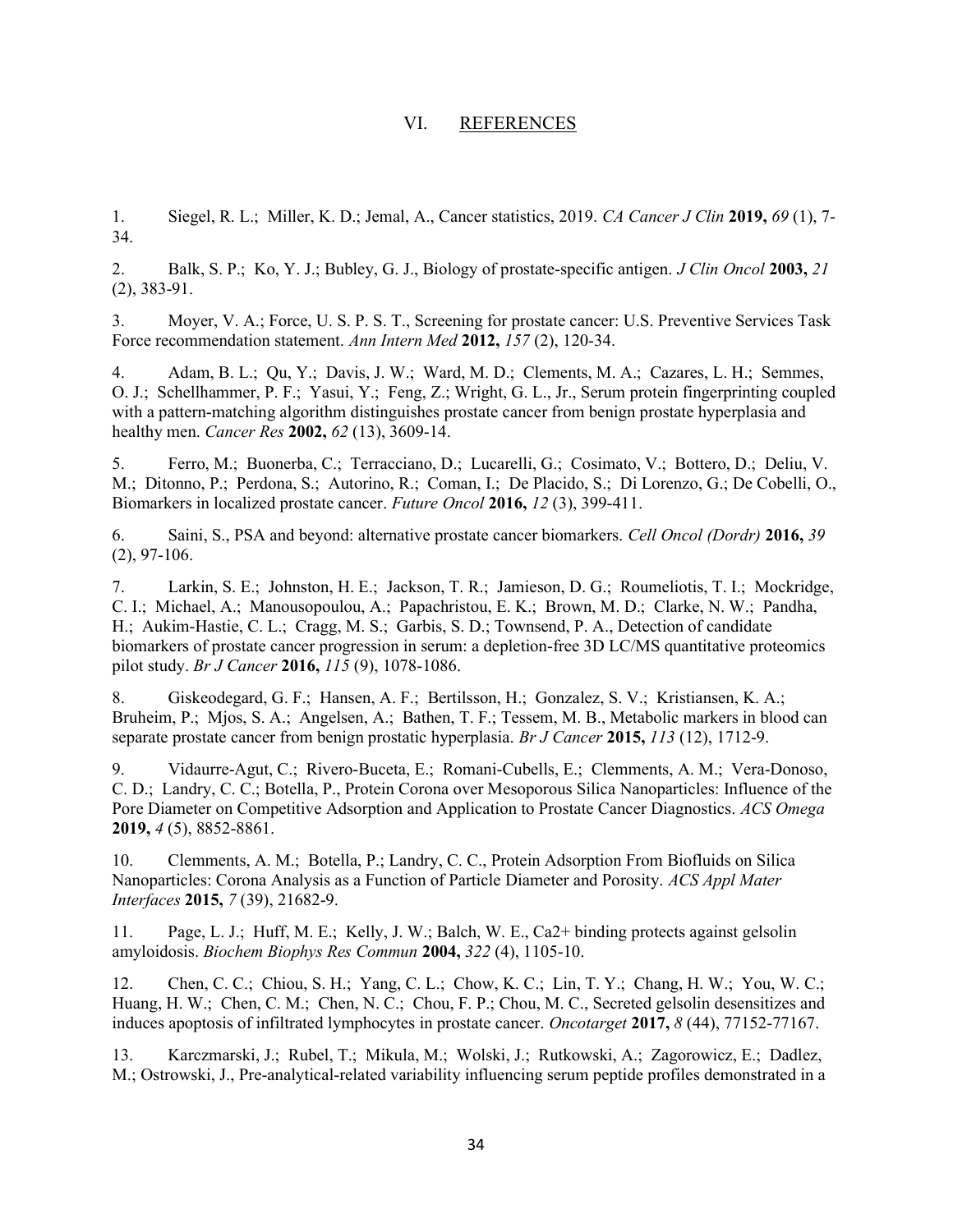mass spectrometry-based search for colorectal and prostate cancer biomarkers. Acta Biochim Pol 2013, 60 (3), 417-25.

14. Simantov, R.; Febbraio, M.; Crombie, R.; Asch, A. S.; Nachman, R. L.; Silverstein, R. L., Histidine-rich glycoprotein inhibits the antiangiogenic effect of thrombospondin-1. J Clin Invest 2001, 107 (1), 45-52.

15. Hale, J. S.; Li, M.; Sinyuk, M.; Jahnen-Dechent, W.; Lathia, J. D.; Silverstein, R. L., Context dependent role of the CD36--thrombospondin--histidine-rich glycoprotein axis in tumor angiogenesis and growth. PLoS One 2012, 7 (7), e40033.

16. Tugues, S.; Honjo, S.; Konig, C.; Noguer, O.; Hedlund, M.; Botling, J.; Deschoemaeker, S.; Wenes, M.; Rolny, C.; Jahnen-Dechent, W.; Mazzone, M.; Claesson-Welsh, L., Genetic deficiency in plasma protein HRG enhances tumor growth and metastasis by exacerbating immune escape and vessel abnormalization. Cancer Res 2012, 72 (8), 1953-63.

17. Dixelius, J.; Olsson, A. K.; Thulin, A.; Lee, C.; Johansson, I.; Claesson-Welsh, L., Minimal active domain and mechanism of action of the angiogenesis inhibitor histidine-rich glycoprotein. Cancer Res 2006, 66 (4), 2089-97.

18. Johnson, L. D.; Goubran, H. A.; Kotb, R. R., Histidine rich glycoprotein and cancer: a multifaceted relationship. Anticancer Res 2014, 34 (2), 593-603.

19. Cedervall, J.; Zhang, Y.; Ringvall, M.; Thulin, A.; Moustakas, A.; Jahnen-Dechent, W.; Siegbahn, A.; Olsson, A. K., HRG regulates tumor progression, epithelial to mesenchymal transition and metastasis via platelet-induced signaling in the pre-tumorigenic microenvironment. Angiogenesis 2013, 16 (4), 889-902.

20. Schumacher, D.; Strilic, B.; Sivaraj, K. K.; Wettschureck, N.; Offermanns, S., Platelet-derived nucleotides promote tumor-cell transendothelial migration and metastasis via P2Y2 receptor. Cancer Cell 2013, 24 (1), 130-7.

21. Wu, J.; Xie, X.; Liu, Y.; He, J.; Benitez, R.; Buckanovich, R. J.; Lubman, D. M., Identification and confirmation of differentially expressed fucosylated glycoproteins in the serum of ovarian cancer patients using a lectin array and LC-MS/MS. J Proteome Res 2012, 11 (9), 4541-52.

22. Nickel, K. F.; Ronquist, G.; Langer, F.; Labberton, L.; Fuchs, T. A.; Bokemeyer, C.; Sauter, G.; Graefen, M.; Mackman, N.; Stavrou, E. X.; Ronquist, G.; Renne, T., The polyphosphate-factor XII pathway drives coagulation in prostate cancer-associated thrombosis. Blood 2015, 126 (11), 1379-89.

23. Lind, S. E.; Caprini, J. A.; Goldshteyn, S.; Dohnal, J. C.; Vesely, S. K.; Shevrin, D. H., Correlates of thrombin generation in patients with advanced prostate cancer. Thromb Haemost 2003, 89 (1), 185-9.

24. Liu, J.; Schuff-Werner, P.; Steiner, M., Thrombin/thrombin receptor (PAR-1)-mediated induction of IL-8 and VEGF expression in prostate cancer cells. Biochem Biophys Res Commun 2006, 343 (1), 183-9.

25. Kemik, O.; Kemik, A. S.; Sumer, A.; Begenik, H.; Purisa, S.; Tuzun, S., Human neutrophil peptides 1, 2 and 3 (HNP 1-3): elevated serum levels in colorectal cancer and novel marker of lymphatic and hepatic metastasis. Hum Exp Toxicol 2013, 32 (2), 167-71.

26. Gunes, M.; Gecit, I.; Pirincci, N.; Kemik, A. S.; Purisa, S.; Ceylan, K.; Aslan, M., Plasma human neutrophil proteins-1, -2, and -3 levels in patients with bladder cancer. J Cancer Res Clin Oncol 2013, 139 (2), 195-9.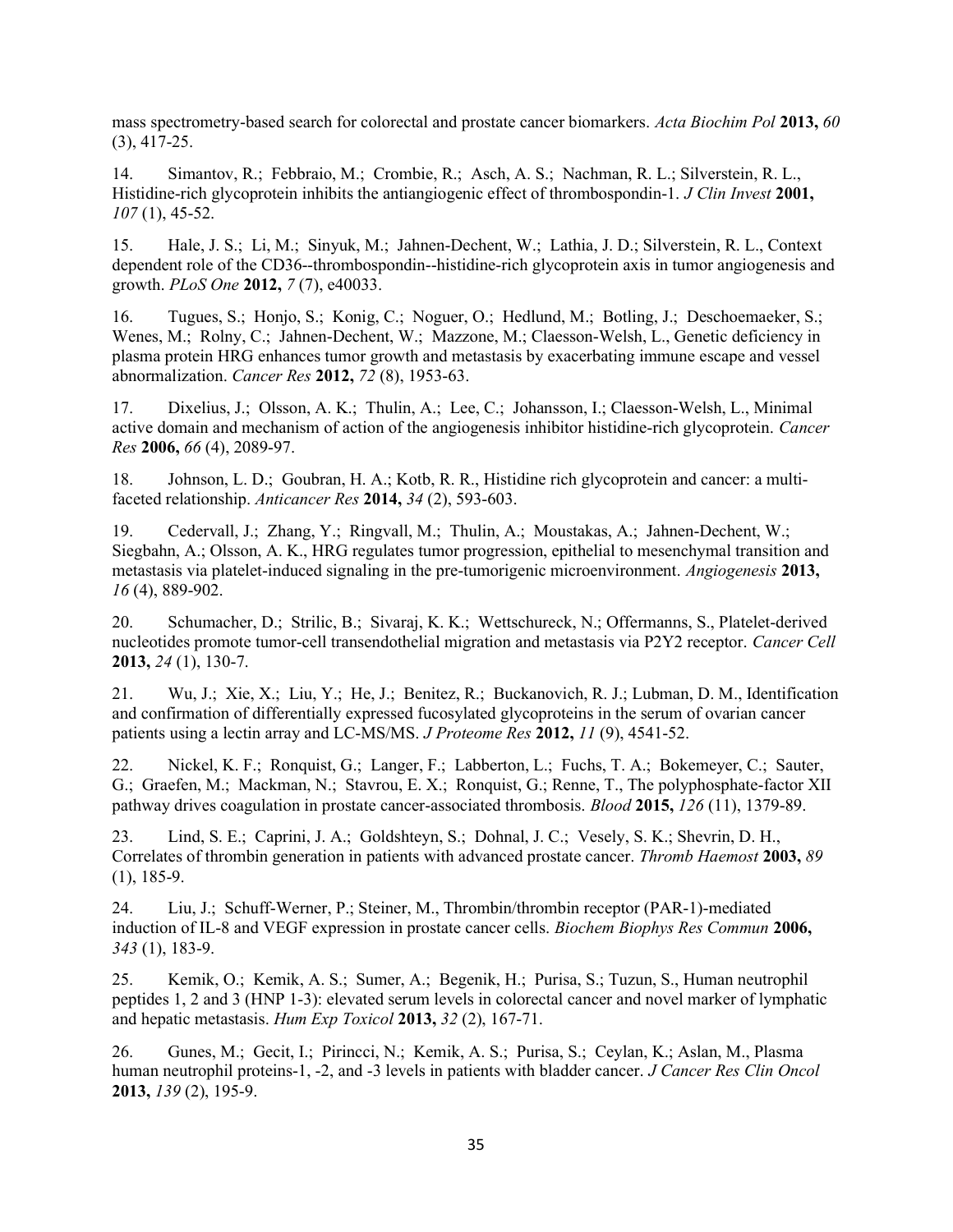27. Kuo, P. L.; Shen, K. H.; Hung, S. H.; Hsu, Y. L., CXCL1/GROalpha increases cell migration and invasion of prostate cancer by decreasing fibulin-1 expression through NF-kappaB/HDAC1 epigenetic regulation. Carcinogenesis 2012, 33 (12), 2477-87.

28. Lertsuwan, K.; Choe, L. H.; Marwa, I. R.; Lee, K.; Sikes, R. A., Identification of Fibulin-1 as a Human Bone Marrow Stromal (HS-5) Cell-Derived Factor That Induces Human Prostate Cancer Cell Death. Prostate 2017, 77 (7), 729-742.

29. Kawaguchi, T.; Qin, L.; Shimomura, T.; Kondo, J.; Matsumoto, K.; Denda, K.; Kitamura, N., Purification and cloning of hepatocyte growth factor activator inhibitor type 2, a Kunitz-type serine protease inhibitor. J Biol Chem 1997, 272 (44), 27558-64.

30. Martin, C. E.; List, K., Cell surface-anchored serine proteases in cancer progression and metastasis. Cancer Metastasis Rev 2019, 38 (3), 357-387.

31. Warren, M.; Twohig, M.; Pier, T.; Eickhoff, J.; Lin, C. Y.; Jarrard, D.; Huang, W., Protein expression of matriptase and its cognate inhibitor HAI-1 in human prostate cancer: a tissue microarray and automated quantitative analysis. Appl Immunohistochem Mol Morphol 2009, 17 (1), 23-30.

32. Sanders, A. J.; Parr, C.; Mason, M. D.; Jiang, W. G., Suppression of hepatocyte growth factor activator inhibitor-1 leads to a more aggressive phenotype of prostate cancer cells in vitro. Int J Mol Med 2007, 20 (4), 613-9.

33. Saleem, M.; Adhami, V. M.; Zhong, W.; Longley, B. J.; Lin, C. Y.; Dickson, R. B.; Reagan-Shaw, S.; Jarrard, D. F.; Mukhtar, H., A novel biomarker for staging human prostate adenocarcinoma: overexpression of matriptase with concomitant loss of its inhibitor, hepatocyte growth factor activator inhibitor-1. Cancer Epidemiol Biomarkers Prev 2006, 15 (2), 217-27.

34. Browne, K. A.; Johnstone, R. W.; Jans, D. A.; Trapani, J. A., Filamin (280-kDa actin-binding protein) is a caspase substrate and is also cleaved directly by the cytotoxic T lymphocyte protease granzyme B during apoptosis. J Biol Chem 2000, 275 (50), 39262-6.

35. Zhou, A. X.; Toylu, A.; Nallapalli, R. K.; Nilsson, G.; Atabey, N.; Heldin, C. H.; Boren, J.; Bergo, M. O.; Akyurek, L. M., Filamin a mediates HGF/c-MET signaling in tumor cell migration. *Int J* Cancer 2011, 128 (4), 839-46.

36. Shao, Q. Q.; Zhang, T. P.; Zhao, W. J.; Liu, Z. W.; You, L.; Zhou, L.; Guo, J. C.; Zhao, Y. P., Filamin A: Insights into its Exact Role in Cancers. *Pathol Oncol Res* 2016, 22 (2), 245-52.

37. Sun, G. G.; Lu, Y. F.; Zhang, J.; Hu, W. N., Filamin A regulates MMP-9 expression and suppresses prostate cancer cell migration and invasion. Tumour Biol 2014, 35 (4), 3819-26.

38. Fujii, T.; Itami, H.; Uchiyama, T.; Morita, K.; Nakai, T.; Hatakeyama, K.; Sugimoto, A.; Shimada, K.; Tsuji, S.; Ohbayashi, C., HEG1-responsive microRNA-23b regulates cell proliferation in malignant mesothelioma cells. Biochem Biophys Res Commun 2020, 526 (4), 927-933.

39. Gupta, N.; Duda, D. G., Role of stromal cell-derived factor 1alpha pathway in bone metastatic prostate cancer. J Biomed Res 2016, 30 (3), 181-5.

40. Conley-LaComb, M. K.; Saliganan, A.; Kandagatla, P.; Chen, Y. Q.; Cher, M. L.; Chinni, S. R., PTEN loss mediated Akt activation promotes prostate tumor growth and metastasis via CXCL12/CXCR4 signaling. Mol Cancer 2013, 12 (1), 85.

41. Zhao, B.; Li, R.; Cheng, G.; Li, Z.; Zhang, Z.; Li, J.; Zhang, G.; Bi, C.; Hu, C.; Yang, L.; Lei, Y.; Wang, Q., Role of hepcidin and iron metabolism in the onset of prostate cancer. Oncol Lett 2018, 15 (6), 9953-9958.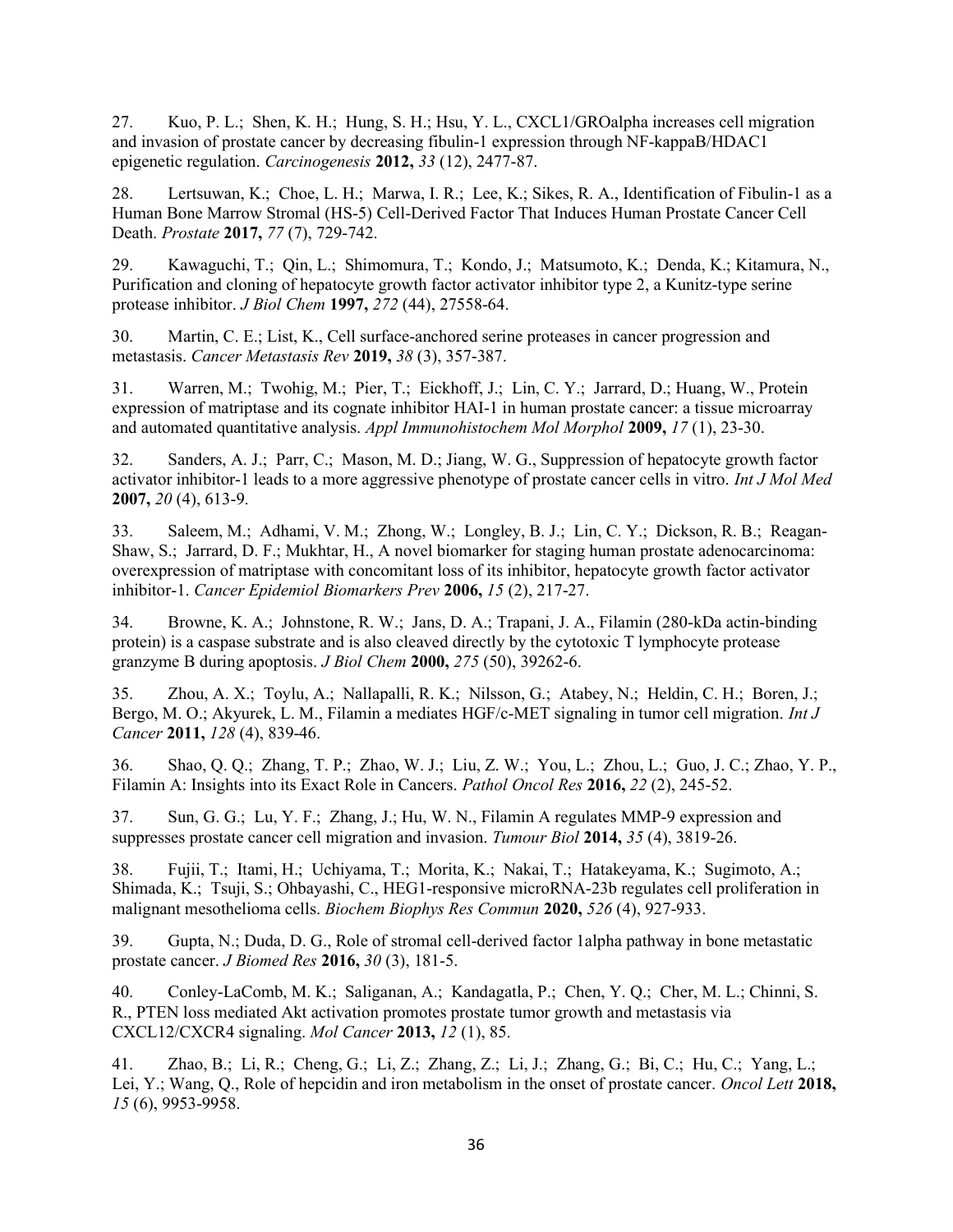42. Vela, D.; Vela-Gaxha, Z., Differential regulation of hepcidin in cancer and non-cancer tissues and its clinical implications. Exp Mol Med 2018, 50 (2), e436.

43. Tesfay, L.; Clausen, K. A.; Kim, J. W.; Hegde, P.; Wang, X.; Miller, L. D.; Deng, Z.; Blanchette, N.; Arvedson, T.; Miranti, C. K.; Babitt, J. L.; Lin, H. Y.; Peehl, D. M.; Torti, F. M.; Torti, S. V., Hepcidin regulation in prostate and its disruption in prostate cancer. Cancer Res 2015, 75  $(11), 2254-63.$ 

44. Wegiel, B.; Jiborn, T.; Abrahamson, M.; Helczynski, L.; Otterbein, L.; Persson, J. L.; Bjartell, A., Cystatin C is downregulated in prostate cancer and modulates invasion of prostate cancer cells via MAPK/Erk and androgen receptor pathways. PLoS One 2009, 4 (11), e7953.

45. van der Poel, H. G., Androgen receptor and TGFbeta1/Smad signaling are mutually inhibitory in prostate cancer. Eur Urol 2005, 48 (6), 1051-8.

46. Dong, Z.; Saliganan, A. D.; Meng, H.; Nabha, S. M.; Sabbota, A. L.; Sheng, S.; Bonfil, R. D.; Cher, M. L., Prostate cancer cell-derived urokinase-type plasminogen activator contributes to intraosseous tumor growth and bone turnover. Neoplasia 2008, 10(5), 439-49.

47. Basire, A.; Sabatier, F.; Ravet, S.; Lamy, E.; Mialhe, A.; Zabouo, G.; Paul, P.; Gurewich, V.; Sampol, J.; Dignat-George, F., High urokinase expression contributes to the angiogenic properties of endothelial cells derived from circulating progenitors. *Thromb Haemost* 2006, 95 (4), 678-88.

48. Okada, S. S.; Grobmyer, S. R.; Barnathan, E. S., Contrasting effects of plasminogen activators, urokinase receptor, and LDL receptor-related protein on smooth muscle cell migration and invasion. Arterioscler Thromb Vasc Biol 1996, 16 (10), 1269-76.

49. Chang, A. W.; Kuo, A.; Barnathan, E. S.; Okada, S. S., Urokinase receptor-dependent upregulation of smooth muscle cell adhesion to vitronectin by urokinase. Arterioscler Thromb Vasc Biol 1998, 18 (12), 1855-60.

50. Kirchheimer, J. C.; Wojta, J.; Christ, G.; Binder, B. R., Functional inhibition of endogenously produced urokinase decreases cell proliferation in a human melanoma cell line. Proc Natl Acad Sci U S A 1989, 86 (14), 5424-8.

51. Chen, Z.; Yan, X.; Du, G. W.; Tuoheti, K.; Bai, X. J.; Wu, H. H.; Zhang, R. J.; Xiao, G. F.; Liu, T. Z., Complement C7 (C7), a Potential Tumor Suppressor, Is an Immune-Related Prognostic Biomarker in Prostate Cancer (PC). Front Oncol 2020, 10, 1532.

52. Ying, L.; Zhang, F.; Pan, X.; Chen, K.; Zhang, N.; Jin, J.; Wu, J.; Feng, J.; Yu, H.; Jin, H.; Su, D., Complement component 7 (C7), a potential tumor suppressor, is correlated with tumor progression and prognosis. Oncotarget 2016, 7 (52), 86536-86546.

53. Qu, J.; Ko, C. W.; Tso, P.; Bhargava, A., Apolipoprotein A-IV: A Multifunctional Protein Involved in Protection against Atherosclerosis and Diabetes. Cells 2019, 8 (4).

54. Xu, X. R.; Wang, Y.; Adili, R.; Ju, L.; Spring, C. M.; Jin, J. W.; Yang, H.; Neves, M. A. D.; Chen, P.; Yang, Y.; Lei, X.; Chen, Y.; Gallant, R. C.; Xu, M.; Zhang, H.; Song, J.; Ke, P.; Zhang, D.; Carrim, N.; Yu, S. Y.; Zhu, G.; She, Y. M.; Cyr, T.; Fu, W.; Liu, G.; Connelly, P. W.; Rand, M. L.; Adeli, K.; Freedman, J.; Lee, J. E.; Tso, P.; Marchese, P.; Davidson, W. S.; Jackson, S. P.; Zhu, C.; Ruggeri, Z. M.; Ni, H., Apolipoprotein A-IV binds alphaIIbbeta3 integrin and inhibits thrombosis. Nat Commun 2018, 9 (1), 3608.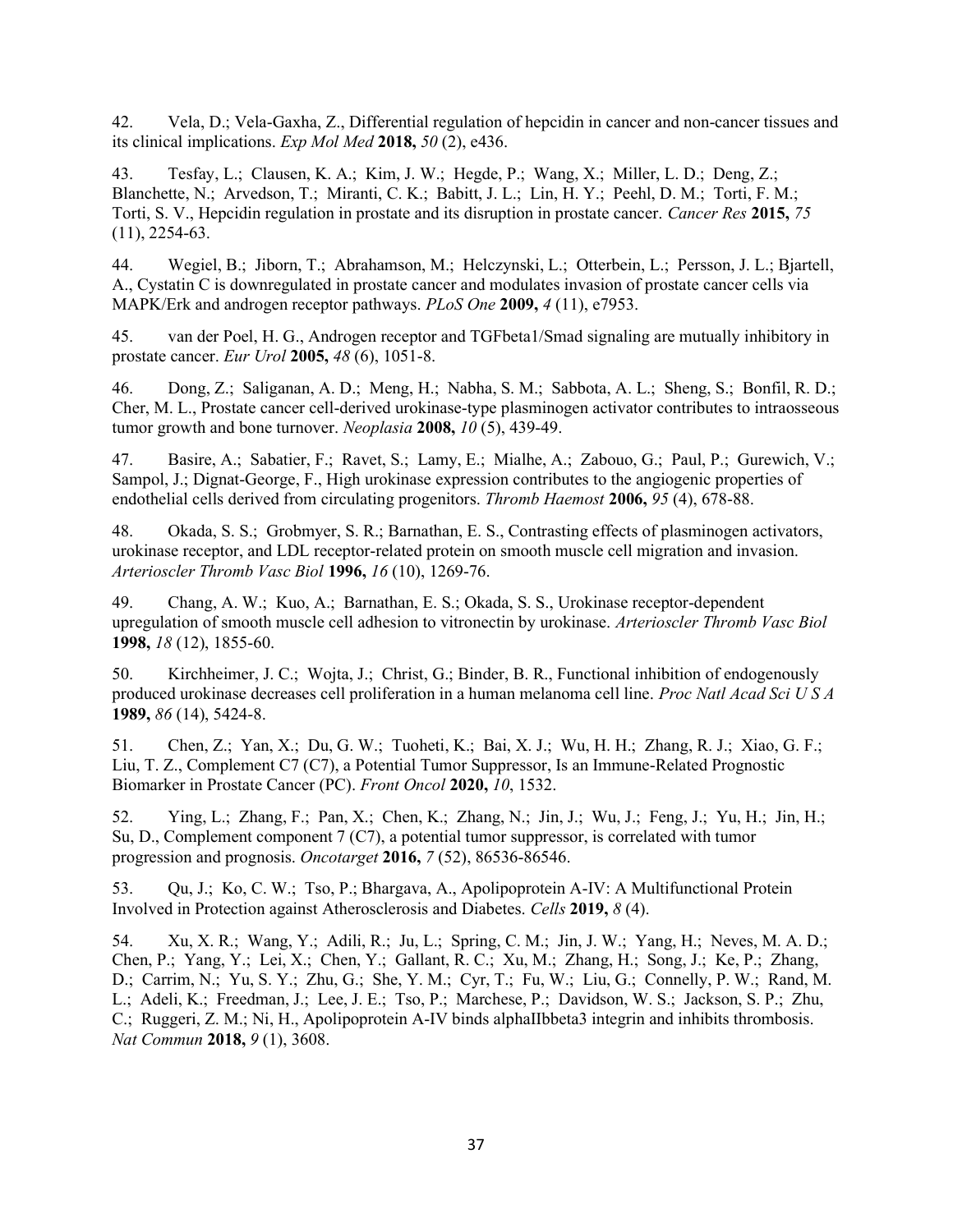# VII. SUPPLEMENTAL DATA

Appendix A. Average Z-score values for each protein within the specified patient group (metastasis, (+) biopsy, (-) biopsy, and control). The top and bottom 10% of proteins (i.e., the most statistically significantly up- and downregulated proteins) are highlighted within each patient group. The top 10% are highlighted green while the bottom 10% are highlighted red.

| TT QINQUI AVQ   QINQUI<br><b>DI EVIFIU 1/-10/0</b> |                   |                |                |                |                                              |
|----------------------------------------------------|-------------------|----------------|----------------|----------------|----------------------------------------------|
|                                                    | <b>METASTASIS</b> | $(+)$ BIOPSY   | $(-)$ BIOPSY   | <b>CONTROL</b> | <b>PROTEINS</b>                              |
|                                                    | 0.396982523       | $-0.462319313$ | $-0.340403189$ | 0.713761622    | Plasminogen                                  |
|                                                    | 0.805209491       | $-0.215840045$ | $-0.017057411$ | $-0.361279165$ | Hepatocyte growth factor activator           |
|                                                    | 1.952159967       | $-0.404240234$ | $-0.403414587$ | $-0.511859271$ | Inter-alpha-trypsin inhibitor heavy chain H1 |
|                                                    | 1.953023229       | $-0.426738842$ | $-0.45888192$  | $-0.407897285$ | Apolipoprotein A-IV                          |
|                                                    | 2.045496541       | -0.389038758   | $-0.487595384$ | $-0.486917186$ | Gelsolin                                     |
|                                                    | 1.881577337       | $-0.385438293$ | $-0.401478266$ | $-0.480666346$ | Histidine-rich glycoprotein                  |
|                                                    | 1.798898278       | $-0.271553522$ | $-0.344482967$ | $-0.630978242$ | Coagulation factor XII                       |
|                                                    | 1.631240511       | $-0.518913067$ | 0.063228514    | $-0.770816648$ | Cystatin-C                                   |
|                                                    | $-0.993802527$    | $-0.28964158$  | 0.037520775    | 1.090082832    | Selenoprotein P                              |
|                                                    | $-1.320506835$    | $-0.12143411$  | 0.1007687      | 1.061050219    | Protein AMBP                                 |
|                                                    | $-0.275101847$    | $-0.275101847$ | $-0.275101847$ | 0.935346281    | Ig lambda-1 chain C regions                  |
|                                                    | $-0.474018854$    | $-0.041951864$ | $-0.431284159$ | 1.033355141    | Haptoglobin-related protein                  |
|                                                    | $-0.304014084$    | $-0.253045213$ | $-0.263811424$ | 0.916201515    | Immunoglobulin lambda-like polypeptide 5     |
|                                                    | $-0.406654571$    | 0.72500378     | -0.303333877   | $-0.12001345$  | Ig kappa chain V-III region GOL              |
|                                                    | $-0.667813028$    | 0.64416359     | 0.071916017    | $-0.33942831$  | Cartilage oligomeric matrix protein          |
|                                                    | $-0.619785052$    | 0.68558344     | 0.090784187    | -0.453969949   | Serotransferrin                              |
|                                                    | 0.185069859       | 0.256863521    | 0.222864509    | $-0.768302425$ | Beta-2-glycoprotein 1                        |
|                                                    | 0.210349176       | $-0.05335261$  | 0.562904418    | $-0.892322394$ | Proteoglycan 4                               |
|                                                    | $-0.698657238$    | $-0.115844262$ | 0.847143297    | $-0.488061711$ | Insulin-like growth factor-binding protein 5 |
|                                                    | -0.379228924      | 0.757345068    | $-0.190143436$ | $-0.339230133$ | Complement C5                                |
|                                                    | $-0.325903472$    | 0.869075924    | $-0.325903472$ | $-0.325903472$ | Filamin-A                                    |
|                                                    | $-0.314602472$    | 0.838939925    | $-0.314602472$ | $-0.314602472$ | Stromal cell-derived factor 1                |
|                                                    | $-0.315415646$    | 0.84110839     | $-0.315415646$ | $-0.315415646$ | Protein HEG homolog 1                        |
|                                                    | $-0.464665391$    | 0.746459088    | $-0.002745954$ | $-0.520174257$ | Coagulation factor V                         |
|                                                    | $-0.535207477$    | 0.738509972    | 0.055115352    | $-0.535207477$ | Platelet factor 4 variant                    |
|                                                    | $-0.084878553$    | 0.931144651    | $-0.266977476$ | $-0.675702272$ | Coagulation factor XI                        |
|                                                    | $-0.307743559$    | 0.820649491    | $-0.307743559$ | $-0.307743559$ | Multimerin-1                                 |
|                                                    | $-0.248416615$    | 0.662444308    | $-0.248416615$ | $-0.248416615$ | Protein Wnt-3a (Fragment)                    |
|                                                    | $-0.73566082$     | 0.544644784    | 0.479011239    | $-0.73566082$  | Ig heavy chain V-I region EU                 |
|                                                    | $-0.786466044$    | 0.807387435    | 0.138186235    | $-0.533152816$ | Complement factor B                          |
|                                                    | -1.259394798      | 0.721089013    | 0.164455222    | -0.088028289   | Ribonuclease 4                               |
|                                                    | $-0.79793323$     | 0.895841793    | $-0.334221677$ | 0.031246781    | Plasma serine protease inhibitor             |
|                                                    | $-0.421916409$    | 0.819259856    | $-0.248534197$ | $-0.297630824$ | Alpha-2-antiplasmin                          |
|                                                    | $-1.5096161$      | 0.729673406    | 0.284302118    | $-0.065938172$ | Neutrophil defensin 1                        |
|                                                    | $-1.605839416$    | 0.509309657    | 0.259982588    | 0.309524321    | Prothrombin                                  |
|                                                    | $-0.29292294$     | $-0.29292294$  | 0.627692013    | $-0.29292294$  | Ig lambda chain V-III region LOI             |

PT GROUP AVG + GROUP SPECIFIC +/-10%